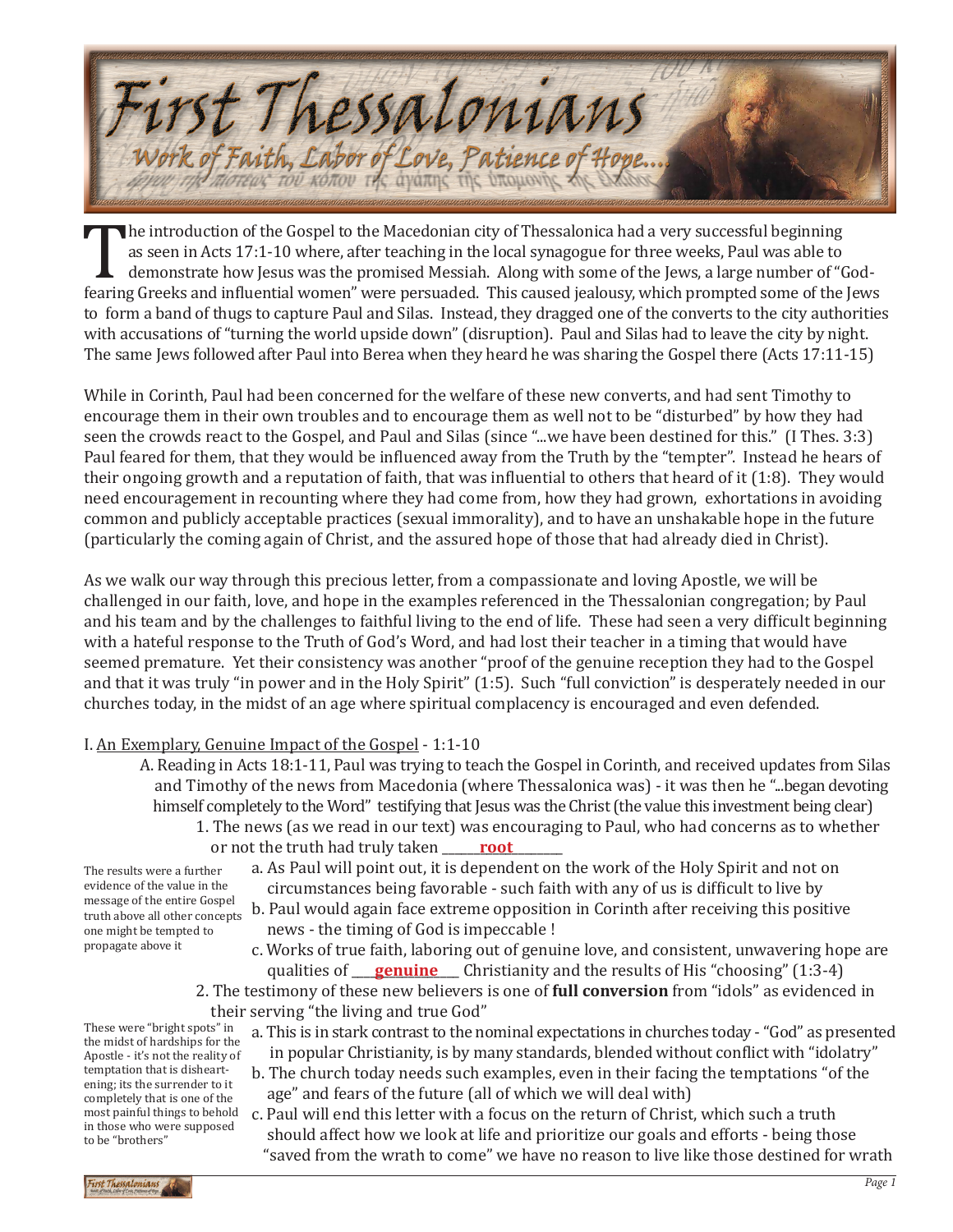## B. A church causing thanksgiving to God, recognizing His work in them- vs. 1-3

1. United together under God and Jesus Christ as Lord - vs. 1

Paul does not use his title of "Apostle" probably because his authority was not questioned in this church - he was freed to focus on content more, though he would defend his character against apparent accusations

Paul clarifies "έκκλησία" which was the general term for an assembly - these, in contrast, were assembled and united for an entirely different purpose/cause

This being one of many examples of Paul's "Christology" (the deity of Christ)

"Christianity took these everyday words of greeting and transformed them into vehicles able to convey the distinctive truths of the gospel." Hiebert

Putting the account in Acts 17 with this expression of thankfulness, it stresses the genuineness of what is being written

He does go on to point out three key qualities he attributes as theirs, after first identifying God as the source of such grace, and then bookending it with God's "choosing" them and His love of them

While in prayer, thanking God He has placed around us), is a very healthy practice

The best expression of thankfulness include details, not just "I'm so thankful for you..."

So they "work" because they actually believe, don't actually work (they are "unfaithful")

With the use of this word for "love", it becomes obvious why Paul and his team were so grateful - this "love" is selflessness, the sacrifice of one's self without required reimbursement

a. Though Paul was the writer, he (as he does elsewhere) include those with him as further witnesses and authority to all that would be written - he is united with Silvanus (who is first seen at the Jerusalem council in Acts 15:22, and who is next with Paul in Phillipi where both were beaten and imprisoned (and where the jailer came to Christ)), and also Timothy, who was a younger protégé of Paul's

- b. Paul also uses the unique phrase "...to the church of the Thessalonians in God the Father and the Lord Jesus Christ..." - the idea is that they are <u>\_\_\_**united**\_\_\_</u> together in the common recognition of God as Father and Jesus Christ as Lord - so they were distinct "called-out ones" (ἐκκλησίᾳ) in having God as "Father" and Jesus (the promised Messiah) is "Lord" (the term being "Κυρίῳ" which was supposed to have been exclusive to the Roman leader, and was also as to the reference to "Jehovah" by the Jews (as it was used in the Old Testament), and by pagans to their "gods"
- c. "It is easy to forget that here is a Jew who in his younger years would not have dared breath the name of YHWH but who now as a matter of course puts  $\theta$  and Jesus together as the compound object in a single prepositional phrase." Gordon Fee
- d. Paul's reoccurring phrase "grace and peace to you" naturally follows as a result of their being "in" God the father and Christ the Lord, and as a result, to them is (they are to realize they have) "grace" (as in a greeting where you say to another "condescending \_\_\_\_\_\_\_\_\_\_\_\_\_\_\_\_\_\_ to you"), which to a non-believer would sound offensive, yet to a **favor** believer, it is a precious reminder of their reality before God, and as a result, they
- truly have "peace" (an inner calmness even in troubles, knowing one's "state") e. At the very start, in the greeting, Paul is setting the scene as to who and what they are
- and what they have been blessed with (perspective is crucial!)

2. Paul directs his gratefulness to God for the faithfulness of these Believers - vs. 2-3

- a. As referenced earlier, when Paul heard of how well they were doing in their growth, he devoted himself totally to the Word (seeming to indicate he left off doing his vocational work (leather-working, likely for tents))
- b. Paul does not thank them, but lets them know he thanks God for them John Gill wrote on this, "... the apostle ascribes nothing to their free will, previous dispositions and qualifications, diligence and industry; nor does he attribute anything to himself and to his companions, who were only ministers by whom these believed; but he refers all to God, to his grace and goodness: and he returned thanks to him for it..."
- c. Just open expressions of gratefulness help those hearing to also realize where such \_\_\_\_\_\_\_\_\_\_\_\_\_\_\_\_\_ find their source/means **results**

for those that are faithful (th<u>at d</u>. Paul and his team always thank God for these co-laborers every time they think of<br>He has placed around us) is a them, and as a result, "make mention" of them in their prayers

- e. Stressing the impact they had on him, Paul mentions not only are they always thankful for them, but they also constantly remember the particulars of God's work in them he gives them the *details of his gratefulness*
- f. They are thankful for their "work of faith" (could also be "work of faithfulness/faithful work") as in the outworking of their actual faith (versus the "dead faith of James 2:17)
- truly believe, as those that do<u>n't g</u>. "That is he gives thanks for their work that flows from, and embodies, their believing allegiance or total commitment to God the Father and the Lord Jesus Christ." Andy Johnson
	- h. This is particularly encouraging because it proves their actual belief (that they had not just <u>\_\_**superficially**\_</u> agreed)
	- i. Because they truly believed, they truly loved (the Lord primarily), which produced (as a byproduct) loving "labor" - the words for "work" and "labor" are close in their meaning, but the usage of "κόπος" (labor) carries the idea of not just the effort, but the <u>cost</u> of the effort - as faith requires by its very existence, "work", so true love produces self-sacrifice demonstrated to/for the object of their love
- $-$ j. This is clearly the idea because of the very specific word for love used here (άγάπης), which was one the early Christians took up as their word for love since it was used by **Christ of the Father**<br>First Thessalonians Former Christ of the Father

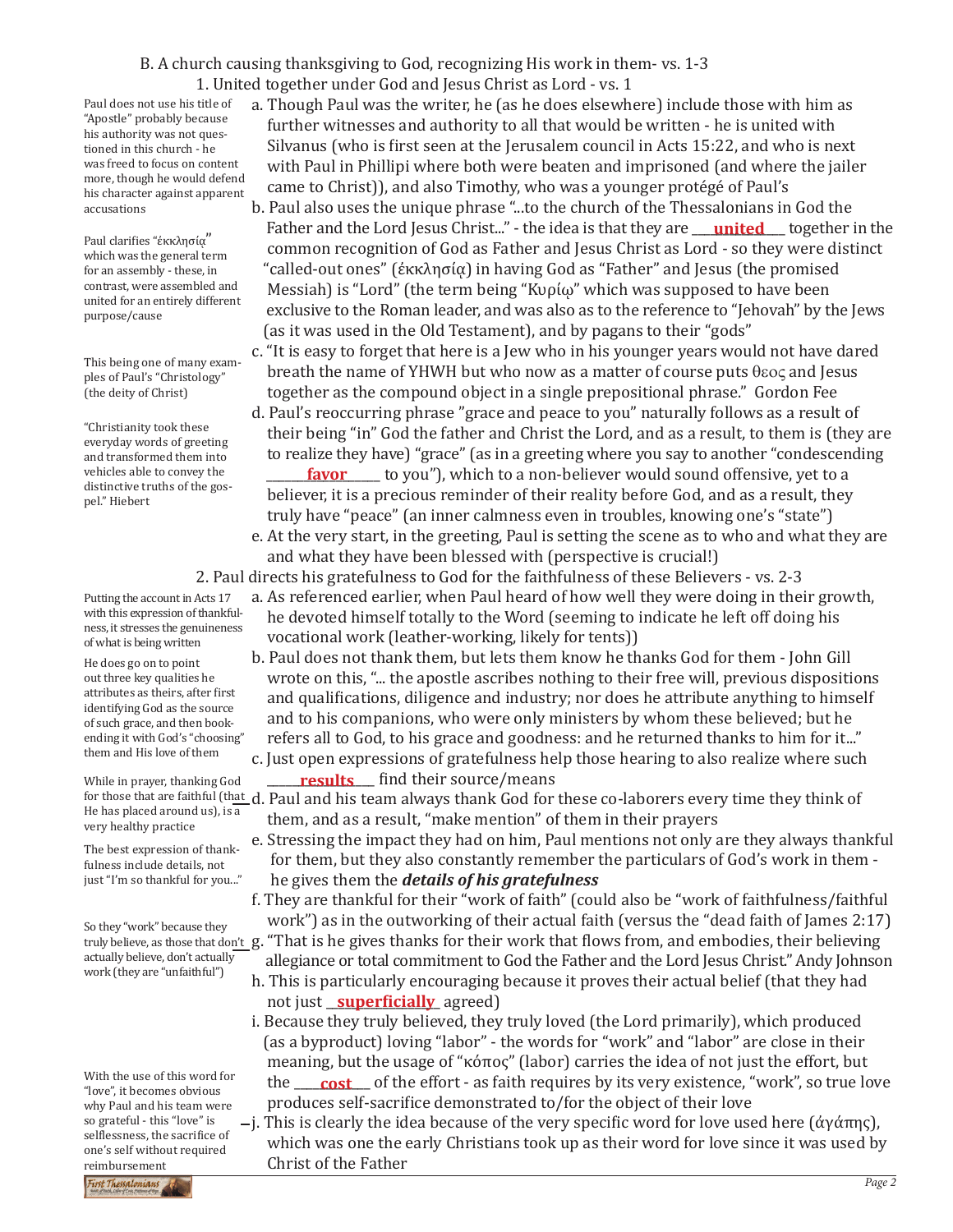"Hope relates to anticipations or the future, but biblical hope is always something that is completely certain. It is not a mere personal aspiration or yearning for something to come; it is something certain because it is based on what God has said He will yet do." Hiebert

This is the advantage of having Him "before the Father"

As it is with our love... we choose to do it and to whom we will love in particular - it is a positive expression (and truth) though many would

We see both concepts, election and brotherhood (because of adoption) in Eph. 1:4-5

paint it as the opposite

This is referenced again in I Thes. 5:23-24 and other texts such as Eph. 2:10, I Pet. 5:10 and II Tim. 1:8-9

the Heavenly Father and to His son, at His right hand. Love directs us outward to those about us in society, both saints and sinners, who need our help. Hope directs us onward in time to the day of His sure return." John Stott

The Gospel is not mere rhetoric!

People are not "talked into" Christ, they are radically changed from within (by hearing the Word of Truth, but that mixed with the "power" which comes only by means of the Holy Spirit)

It was presented to them "in full assurance" and received "in full assurance"

We cannot make ourselves believe, let alone others - this is a work of the Holy Spirit

- k. So they did what they did because they believed (had genuine faith), and what they did, cost them much because they truly loved (as they had come to know they were loved by what Christ had done for them)
- l. In all this they were consistent (not faltering) because of their "hope" (ἐλπίδος, expectation, anticipation) they were steadfast (ὑπομονῆς, enduring) - this was significant because they were still facing opposition/persecution, yet with a focus and hope placed in the future (and not the present), they had plenty of incentive to press on
- m. "It is not the resignation of the passive sufferer, so much as the fortitude of the stout hearted <u>soldier</u> bushich carries him in the hope of victory through the long day's march and conflict." Cambridge Bible Notes
	- n. This hope is steadfast because its focus is "our Lord Jesus Christ," and He is our advocate and intercessor *always* "before our God and Father" (see Heb. 7:25 for His intercessory work and I John 2:1 for His advocacy work)
	- o. All that is done is done before Him, nothing is missed (even evils done to them and their submissive, trusting posture before Him) - see also II Thes. 1:5-10
	- C. "Election" evidenced in its results vs. 4-10
		- 1. This is still a part of what Paul was giving thanks to God for he was encouraged to "know" that they were his "brothers" (family) because of the evidence of the message of the Gospel being received (in all that it was <u>producing</u> ... none of it counterfeit) - vs. 4
			- a. The phrase is "εἰδότες, ἀδελφοὶ ἠγαπημένοι" "Knowing (because of observation (from εἰδῶ meaning "to see") brethren beloved (always loved (perfect tense)) and this "ὑπὸ τοῦ Θεοῦ" by the God - which is expressed/proven in His choice
			- b. It was the obvious sign to Paul of "τὴν ἐκλογὴν ὑμῶν" (the choosing of you), their immediate and consistent growth and resolve in it (the opposite demonstrating one not chosen by their lack of resolve and **\_\_\_<u>returning\_\_\_</u> to** what they had left) - God knows those that are His, but we often must wait for solid "proofs," and when seeing them, we also are thrilled! (for we are seeing the "supernatural" at work)
			- c. This is a significant point in light of the "evidences" Paul has already listed, but these are *results* and not the "*means*" - these new believers have progressed so much and so well BECAUSE they are "elect," and were not "elected" because they did these things (or because they would) - this is also key because it shows the <u>source</u> of these qualities and actions, so *they will continue to persist because it is His work*
- "Faith directs us upward to d. This is encouraging because of so many "pretend" Christians, who when they become<br>the Usurally Estherand to significant in number in churches, alter the idea of what a "Christian" actually is, does, and "looks like" - true Christians are grown in/by God's grace, while impostors are influenced and controlled by <u>culture</u>
	- e. "Election protects us from thinking of salvation as dependent on human whims, and roots it squarely in the will of God. Left to ourselves, we do not wish to leave our state of untroubled sinfulness." Leon Morris

2. The "practical tool" that was used to bring this about was the presentation of the Gospel - vs. 5 a. Paul and his team had presented "our Gospel" (the "good news" they were associated

- with and personally defined by), but it was not "in word only" (it was made-up of words, words were definitely used, but it had to be more than that)
- b. "Mere words" is often the content of many other "pseudo-gospels" and philosophies, but the True Gospel came with impact (the power that affected change - the understanding was enlightened, the heart made new, thought processes changed and behavior and character naturally followed) - this "power" was the <u>\_\_**result\_\_**</u> of God's grace, thus it was "the power of God unto salvation" (Rom. 1:16)
	- c. The evidences of the actual working of the Holy Spirit (faith, love and hope) were results of His working in them, and all of this "with full conviction" in that it all came with absolute confidence (they were sure of it)
	- d. The order of this is significant "assurance" (confidence) is a work of the Holy Spirit in us (we are sure because of His working, not because we have accumulated enough learning and intellectual evidences to overthrow our skepticism)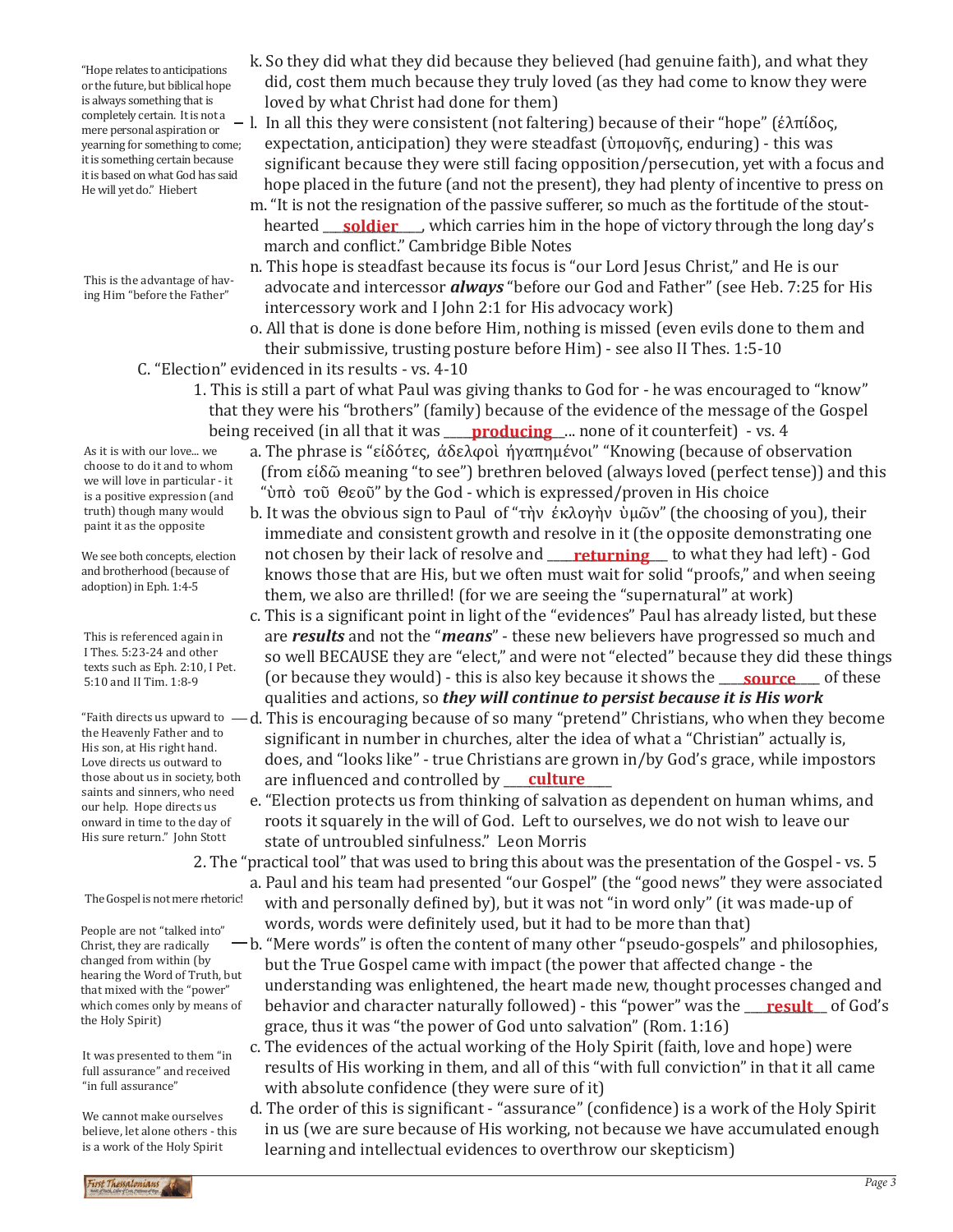"Assurance" was needed for many reasons - compare to Col. 2:1-8

This was a topic Paul addressed elsewhere when making a case for their genuineness (contrast to the false-teachers)- II Cor. 4:1-2; II Cor. 6:3-10

This is natural when others are convinced of the value of something and they admire what they see - we need to be aware us (our behavior, attitudes and "lived-out" priorities)

We do not want to reproduce/multiply our character flaws (under the banner of "Christlikeness")

These pressures are typically deliberate but could also be results of living in accordance with the "Word"

Even many believers resist the thought of God's part in their suffering - yet it is clearly one of His choicest tools in placing (as it were) an exclamation mark on a message

Professed faith is given greater impact when it is demonstrated faith - too many end up discrediting the "faith" they proclaim because it makes no difference in their lives

Reputations of the impact of the Gospel are often the forerunner to the Gospel as it comes to others - it is not in place of the Gospel, but it is used to stir interest and questions

The Lord of the Bible is cannot be completely understood, nor is He manipulatable and cannot be controlled (dictated to by man)

- e. Their certainty was evidenced in their willingness to suffer for it and in association with it - their's was no "convenience based living"!
- f. The final "proof" and "practical tool" used of God was the <u>\_\_**proven** \_\_</u> character of the Apostle and those that were with him in this ministry - this is addressed at length in chapter 2:1-10 - it was genuine and demonstrated as such in their lives (while living and serving among them), that they were serious about the responsibility of handling the Gospel as well as their not being driven to serve themselves, but those God sent them to
- g. As those representing all aspects of the Gospel, we should sense the obligation to "prove" our character as good, honest and humble, not allowing ourselves to cause any **obstacle** to the Truth

3. Another evidence of their Election was what seen in what they imitated - vs. 6-7

- a. The word is "μιμηταὶ" (where we get "mimic"), emulating what is admired and what is considered to be the proper example to follow - everyone is influenced by something, and will eventually imitate it (even (often) without knowing they are doing it)
- that others will possibly mimi<u>c </u>b. They began to pattern their lives after how they had seen Paul and his associates live<br>us four behavior, attitudes and c. The order of this is correct also; there was a following of their teachers followed by (as it always should be) a following of the Lord (as they learn more of Him) - this
	- should impress upon us to be alert to the type of example we are setting we do not want to teach what is right but then demonstrate (by example) what is not in harmony with this
	- d. Still following the examples of their teachers and then of Christ, these "received the Word in much affliction" - the phrase is "ἐν θλίψει πολλῇ" in pressures numerous these "pressures" were with the intent to <u>crush</u> them and the "Word" - yet, the response was with "joy" which would not have made much sense without the clarifier "of the Holy Spirit" (such a response is evidence to self and others of His working)
	- e. There is an odd realization to discover that there often comes a discouragement when *not* suffering for something right (as though there is an inner sense of our need to be **contradicted** by a sinful age)
	- f. The result of all this was their becoming an "example" to all the other believers in the surrounding area of Macedonia, even into Achaia (where Corinth was) - the word for example is "τύπον," picturing something that receives an imprint of something else (usually by means of pressure or a "blow") - they were literally an "impact"
- g. As illustrated here, God will often use our suffering for what is right, to emphasize His mark on a message **contact and the true quality** of the Gospel

4. The power of a testimony of full obedience from genuine faith - vs. 8-10

- a. Paul builds on the fact that their response to the Gospel was so dramatic, and had left such an impact on their surrounding areas, that it had even "sounded forth" ("ἐξήχηται" - reverberate, echo-out as in the message being repeated many times
- with just this one aspect of their testimony) <u>\_\_\_\_each\_\_\_\_</u> obedience is important
- b. Their "faith" (that they believe/trust and the "what" of what they believe/trust) had traveled on ahead of them (as a church) to all areas, to the degree that where ever Paul and his team went, they need not try to bring it up since it was so widely known c. Their faith (in contrast to what it had been before) was "God-ward," making it distinct
- from the faith they had had in idols and that which "normal society" trusted
- d. Those impacted by this account, "They themselves" are "reporting" how well Paul, his team (and therefore the message of the Gospel they were bringing) were all so profoundly received
	- e. The precise point of this testimony was "how" they turned away from idolatry (the worship and service of the tangible, the man-made deities) to "serve the living and true God..." - this would have been along the lines of "what would have made them so **\_\_<u>\_\_drastically</u>**\_\_change?"
- typically resisted because He f. The word for "idol" ("είδώλων") has as its root the idea of "what can be seen" and so<br>cannot be completely under. came to represent an image - but it provides an initial clue as to one of the concepts that made them appealing; they could be seen, touched and (to some degree) fully understood (and controlled/manipulated)

st Thessalonians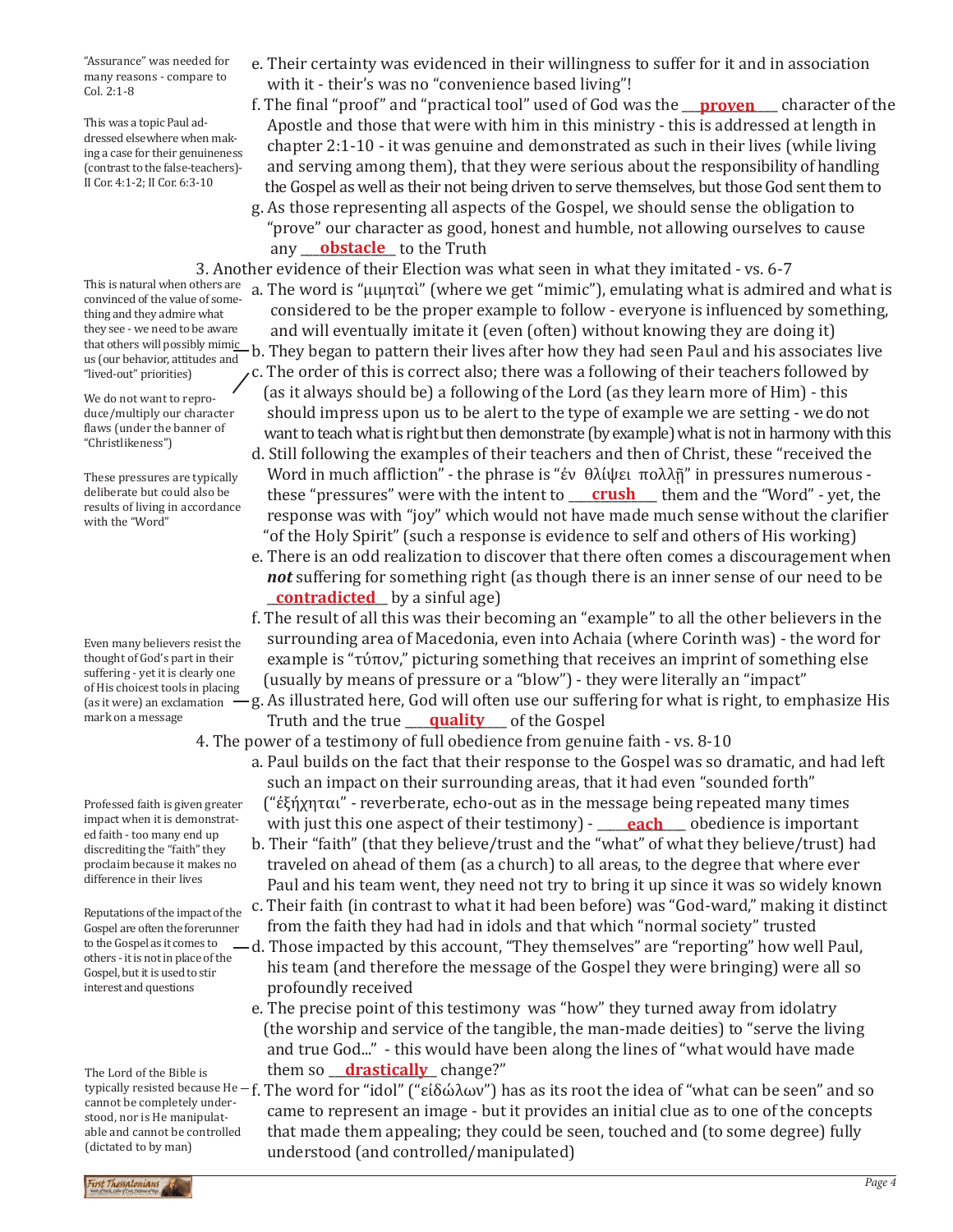This was the actual transformation Paul mentioned in Rom. 12:2 (thinking was

of all types in their lives, but very few convert to the right "thing" or, if they seek to follow God, they resist the idea of true "servant-hood" (slavery)

fort and hope of this Church as they wrestled with the reality of those they loved that had died

Jesus is the one "delivering" (present tense) from the wrath "coming" (present tense; it is coming now and will continue to come till it arrives at the judgment) - it is an imminent anger!!

Rom. 1:18 begins a section that also demonstrates the wrath of God directed at "determined disobedience"

- g. Therefore, one of the strongest "proofs" of their message and integrity (Paul and his associates), was the impact on the Thessalonians (not just that they were changed, but throm Figure (minimg was **how they were changed, and to <u>what</u>** they were changed into)
	- h. They turned away from something (idols) and to something (the living and true God) conversion is not just evidenced in what is left behind, but more-so in what is pursued
- many experience conversions i. Their turn (conversion) was to" δουλεύειν Θεῷ ζῶντι καὶ ἀληθινῷ" (to serve (<u>to be</u><br>Anil turn in their lives but the slave of) God (who is) alive/active and genuine (real, true)) - many serve a "god" that is not real, but is "how they see it" and live their lives are based upon fiction - this can also be the result of societal "gods" that are followed simply because so **\_\_\_\_\_\_\_\_\_\_\_\_\_** others are following them

j. This being the case, it is natural then that they are also waiting for Jesus "from Heaven"

- This would lend to the com- k. This same "living and true" God, raised His son from the dead (now bringing in the<br>fort and hone of this Church concept of the resurrection of not only Christ, but as will soon be dealt with, the resurrection of those that are His)
	- l. This return of "His Son" will include the resurrection of those in Christ this steady hope (expectation) serves as a **\_\_\_\_\_\_\_\_\_\_\_\_\_\_\_\_\_\_\_** through life and all its pressures, discouragements, fears and disappointments
	- m. The hope is also fixed upon what should be the true point of fear and that facing the "wrath to come" (God's judgment of sin, standing condemned before His throne) - it is not a *possible* judgment, it is *certain,* and the only rescue from it is through Jesus!
		- n. With such a hope/expectation, all other "wraths" are not controlling the "fear of man lays a trap" (Pro. 29:25) but \_\_\_\_**safety\_\_** is had by those that "trust in the Lord."
	- o. Some connect this phrase to the "Great Tribulation" referenced in the book of Revelation, but there is nothing in the context to narrow it to that point (as though that is the ultimate wrath of God) - Romans 5:9 makes it clear what the "wrath of God" references and our deliverance from it through Christ
	- p. All of those who are not in Christ (regardless of the time in which the live), have an unavoidable rendezvous with the Wrath of God!

# II. Walking In A Manner Worthy of God - 2:1-16

# A. Coming with Truth and integrity - vs. 1-12

1. In the first century, it was common to come across religious and philosophical impostors and swindlers, so it is not surprising to think that Paul would have been associated (by his opponents) with such groups (impostors associate opponents with other impostors)

Motive would need to be proven in actions, and the consistency of them with the message proclaimed - this is at the core of "integrity"

- a. Typically, the best evidence to present when integrity and motive are challenged is eye-witnesses (it's very difficult to prove **\_\_\_\_<u>motive\_\_</u>\_** when it is questioned)
- b. Paul appeals to the Thessalonians themselves and not to the critics *avoid "professional arguers" and keep a focus on those being ministered to*
- c. It is also a reminder that people can be talked out of what they have witnessed for themselves (so Paul appeals to their memory/witness in 2:1, 5, 9, 10 and 11) 2. Their "coming to you" was not a visit without genuine impact - vs. 1
	- a. It was not "in vain" (οὐ κενὴ, not hollow/empty) much of what was purported to be teaching (in their day) and "truth" was empty of lasting, beneficial affect
	- b. Many handle the concept of "not in vain" as being "fruitful", which is accurate,but how "fruitful" is defined is also key - if the opposition were looking for emotional responses, popular acceptance, and lives made easier as "fruit," then they would have naturally deemed the true Gospel as "useless" (since it clearly brought \_\_\_\_\_\_\_\_\_\_\_\_\_\_\_\_\_\_ **trouble**with it from the general public)

3. Their genuineness was demonstrated in their boldness in the face of suffering - vs. 2

- They faced not just the pain a. Even though Paul and Silas had suffered and been "mistreated" (treated shamefully)<br>of haive hatten but the suf they were "bold to declare the Gospel"
	- b. They were treated with disdain and contempt in Phillipi, all of which was designed to silence them - yet they had "boldness in our God" (they knew His control and purpose, even in the beatings and in allowing the opposition to go so-far)

The Gospel and all that was taught as a result of it was not useless (as likely the enemies were claiming)

Paul will demonstrate some of the better "evidences" of its value in it content, the integrity of the messengers and the integrity of the message

of being beaten, but the suffering that comes with being publicly shamed (treated as criminals)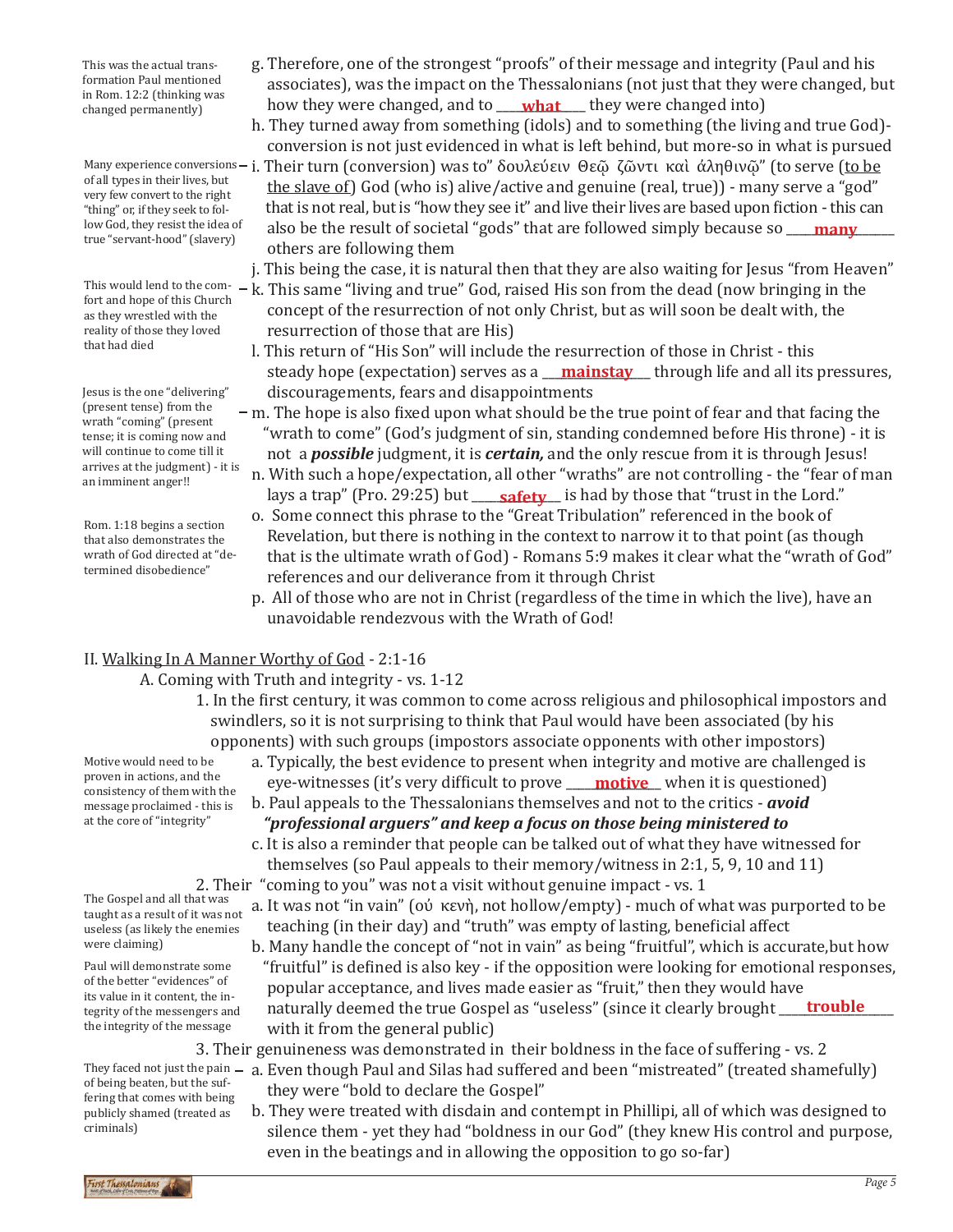God allows opposition and suffering to prove His validation (as if suffering being needed in His plan) - compare to Heb. 2:9-10

Such an "appeal" was intending to radically change them by changing how they saw everything, and so changed their values system

Where we get our word "planet"

Paul warned Timothy of these in II Tim. 4:3, but more so from the side of the listeners accumulating teachers who appeal to what they already desire

It was very common for traveling teachers to be sexually motivated, or for the aim to get public praise and notoriety

There can be many motivations to misrepresent the<br>truth and the hardest to find are often the ones with seemingly good intentions

There can be a multitude of reasons one would not speak the truth (as knowing themselves to be seen of God) - it is often outcome-based (or at least how one believes they can cause an outcome based upon the person, putting the hearer before the One who sent them to share His message)

own "gospels" to compete and stand in the stead of God's - man's gospel finds its hope and glory in the goodness and wisdom of mankind

There's a difference between sharing the actual "good news" of God and sharing what is intended to be good news AS someone else would want to hear it (on their terms)

And He "puts it to the test" to allow what is really in it to be seen

- c. This was in stark contrast to those who propagated a message that would lend to their own comfort and personal profit - such seek to avoid all **\_\_\_\_\_\_\_\_\_\_\_\_\_\_\_\_\_\_\_\_\_\_\_**
- d. God quite often validates His people and His message by bringing both through oppositions of all sorts, demonstrating genuineness - some "Gospel" forgeries can be identified by the lack of opposition and popular acceptance - even early in Acts, it did to Heb. 2:9-10 **hot take long for the <u>sect true</u>** Gospel message to be attacked
	- e. The words used to describe this "πολλῷ άγῶνι" describe many, various oppositions, competitors (a word used to describe an athletic contest) - ease and convenience will not be the "proving ground" of God's message and messengers - instead, He will use this to embolden those that are truly His, and expose impostors

4. Three qualities of a true "appeal" (exhortation) - vs. 3

- a. The "παράκλησις" was their open challenge and the comforting motivation in it (knowing the Truth and thus the value of following after it even in the face of opposition) - its intent was one of full conversion ("full conviction" in 1:5)
- b. Such a challenge did not find its roots in error of any type of "straying off the <u>get set a</u> course" (πλάνης - to roam aimlessly, wandering off track)
- c. This is an interesting word to describe the idea of "error" (not necessarily as we might think of it as being mistaken, but more with the active idea of either wandering around from thought to thought, philosophy to philosophy to deceive the hearers; or to wander about piecing together interesting and new ideas, with a message ever "in flux")
- d. Their motive in bringing the message was not out of "impurity" the underlying word (ἀκαθαρσίας) indicating sexual impurity or it could be "adulterated" content (mixing some truth into error to provide a perceived level of legitimacy)
- e. Yet, at the core of the Gospel was the reality of a moral change (from ungodliness and immorality), as the true Gospel does not bring with it impurities of any type (such impurities are introduced by charlatans (falsely claiming a skill))
- f. Paul's team were not "tricksters" they had not motive to deceive (their objective was to present the truth clearly, so as to represent the Lord's message **\_\_\_\_\_\_\_\_\_\_\_\_\_\_\_\_**)
- truth, and the hardest to find\_\_g. So the three qualities of a "true appeal" are (1). It is accurate (2). It is unadulterated<br>are often the ones with seem-g. So the three qualities of a "true appeal" are (1). It is accurat (nothing added) and (3). It is honest (presented as intended)
	- 5. "Entrusted with the Gospel" vs. 4
		- a. As servants of the Lord, we are all obligated to treat what the Lord has given us (and given us to do) with the highest of reverence - there is an aspect of the "fear of the Lord" that is missing in popular Christianity which makes **\_\_\_\_\_<u>allowances\_\_\_</u>** for error
		- b. On this verse Albert Barnes wrote, "An effectual restrainer from mere management and trick will always be found in a deep conviction of the truth and importance of religion. Artifice and cunning are the usual accompaniments of a bad cause... If an object cannot be secured by sincerity and straight-forward dealing, it is not desirable that it should be secured at all."
- <code>Mankind</code> has always had their $_{\verb|}$ C. Paul makes a bold statement (bold because of its truth), that "we have been approved by God" (δεδοκιμάσμεθα, tested and so approved from here on out to be genuine/ reliable) so as to be entrusted with His "τὸ εὐαγγέλιον" (the good message/news, in contrast to mankind's <u>\_\_\_**alternative** \_\_\_</u> "good newses")
	- d. Having such a limiter of what they can say, he concludes "so we speak" this is at the core of why they declare what they must declare, in contrast to the others that teach what they teach "to please men" (after all, how can you keep an audience if they don't like what they are hearing?)
	- e. They, as so also we should, realized they were entrusted (πιστευθῆναι, trust/ confidence was placed upon them to share the message, and so to share it correctly)
	- f. The actual "Gospel" is not good news to the **\_unregenerate\_** they do not seek to be at peace with God, and most certainly do not truly love Him
	- g. A true teacher is driven to please God (and Paul sets this over against pleasing man) people can be deceived as to motive, and so can be tricked into being pleased with a lie, but *God knows (without limits) the "heart"*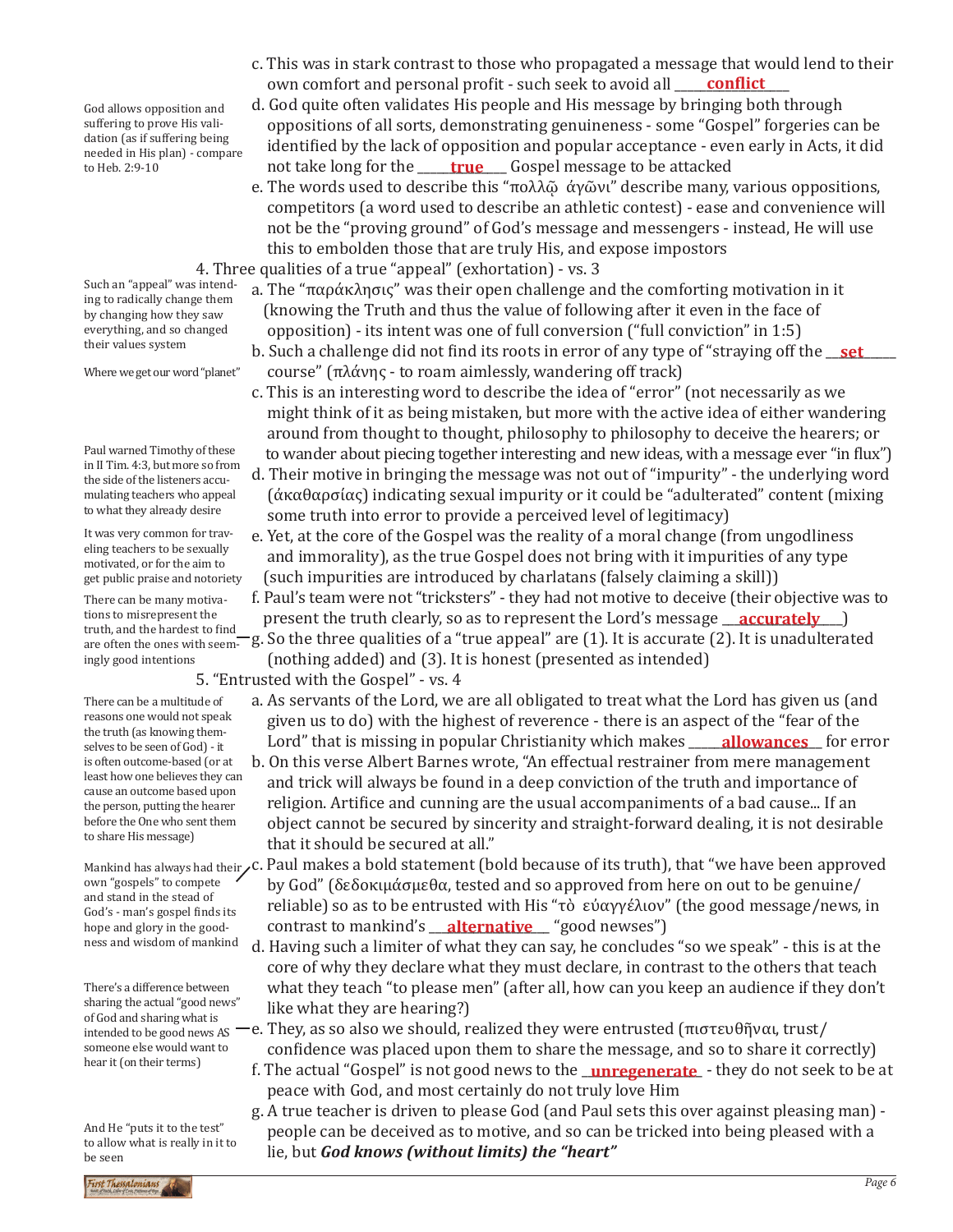As Paul mentioned in Gal. 1:10, if he were trying to please men, he would not be the servant of Christ - *the two are not compatible!*

Flattery is an odd thing; we like to hear it, but are un-

fulfilled without an ongoing by a faithful friend with the truth, we dislike it at first, but are truly made the better because of it

feelings; we did not soften the demands of the gospel." Pulpit Commentary

Seeking to prove genuineness before people will have genuine before God will be the best motivator, since it is before Him we all will give an account anyway

They were not looking to impress those they served nor those that may have been onlookers - both can be motivators for those with "self" as their main purpose

Clearly Paul was purposed to remain as humble as he possibly could with these believersas the letter began, so he still recognized the profound work *God* was already doing amongst them (even when Paul was not there)

False teachers and bad influences are the opposite; they are not out for the best of others and see others as a means to their own happiness and fulfillment - even as some would have children to fulfill themselves rather than to properly invest themselves in their children

see I John 3:16-18

see Acts 20:18-27 - life was not precious "to self" because it was "precious" in the Lord's work

- h. The issue of pleasing men more or rather than God, was and still is a constant concern and challenge - it was to be treated as serious and not as something that could be politely \_\_\_\_**overlooked** \_\_\_\_ (because if fundamentally affects the message) - see also I Cor. 2:4-5. Gal. 1:10, II Cor. 5:11 (because of the "fear of the Lord we PERSUADE" not compromise of conform to "men")
- 6. Outward conduct dictated by inward integrity vs. 5-8
	- a. Paul and his team had a genuine affection for the Thessalonian Christians, which dictated why they did what they did - others had selfish, self-serving motives which also explained why they did what they did (and how they went about it)
	-
- stream of it yet "wounded" b. For instance, Paul did not use a "flattering discourse" (from a word that meant to<br>by a faithful friend with the "fawn", as we would say "fawning over someone", to gush with compliments in order to gain favor) - they were honest with them, for any other approach might bring about because of it **reading the self-esteem, but that grounded in what is not <u>read</u>ing the self**self-esteem, but that grounded in what is not **real**
- "... we did not pander to your  $\int$  C. Flattery is always a warning sign of some level of deceit! It is an addictive poison!
	- d. Paul also did not come to them and serve them under a "cloak of covetousness" there was no hidden agenda of profit (either for money or in the building of personal pride)
	- e. Their teaching and discipling of them was not an "act" of any sort they did not use the Gospel as a pretext (disguise) to use to get to their "resources" - the Word of God is not a tool to be used to <u>cater</u> to self (especially at the expense of others!)
- some benefit, but *living* to be f. He then calls, as it were, God as witness to his purity in motive these might be genuine before God will be easy words for some to say, but only those who are absolutely sure would dare invoke God - it is also an acknowledgment that God knows the heart (of all), so l*ying or putting on a false-front would be futile anyway*
	- g. It is interesting to consider that even the "pseudo-prophets" felt the need to disguise/ conceal their covetousness, realizing its bad appearance; though they were still motivated/controlled by it
	- h. They (in their integrity) were not pursuing "from people" or "of people" they did not seek to do what they were to do to get recognition (glory) from those around them, nor did they go about what they were assigned to do with the idea of "man's glory" (what mankind \_\_\_\_\_\_\_\_\_\_\_\_\_\_ glory to be) - see John 5:43-44 **sees**
	- i. Paul makes note that he and those with him could have "asserted authority," being "apostles of Christ" - they had a position that could have rightfully carried with it the option to make demands upon the Thessalonians - they could have demanded some form of honor for their position (which could have also included financial support, though the term is more general)
	- j. Instead, they were "gentle," and the comparison is made to a mother nursing her child (in compassionate, need-meeting gentleness) - see II Cor. 12:14-15
	- k. Such a picture could not allow then a demanding, cold-hearted, self-centered egotist domineering over them! It was a loving mother (picture), sensitive to the needs of her child, she is not bothered by the crying out of need, nor does she put her own needs before that of the child she loves (and would give herself for)
- l. This is supported by the use of the word ὁμειρόμενοι (fond affection, yearning compassion) for them, so genuine as it was, they were poised to not only share with them the Gospel but \_\_\_\_\_\_\_\_\_\_\_\_\_\_\_\_\_\_\_\_\_ as well, in the process **themselves**
	- m. The affectionate bond that is formed between those who are truly in Christ, and the compassion that grows as each sees the other suffer and sacrifice for all aspects of association with the Gospel, it more intense than any other earthly affection... it is more than emotional; it is spiritual!
	- n. These phrases and word pictures demonstrate the heart we are all to have in doing the Lord's work with and for each other - the focus is to be on the needs of the other, their feelings and struggles, far before and above our own
	- o. The best way to have consistent "outward conduct" is to have consistent inner thinking that properly evaluates others in light of our responsibilities to them before the Lord (we give account to Him, not them)

irst Thessalonians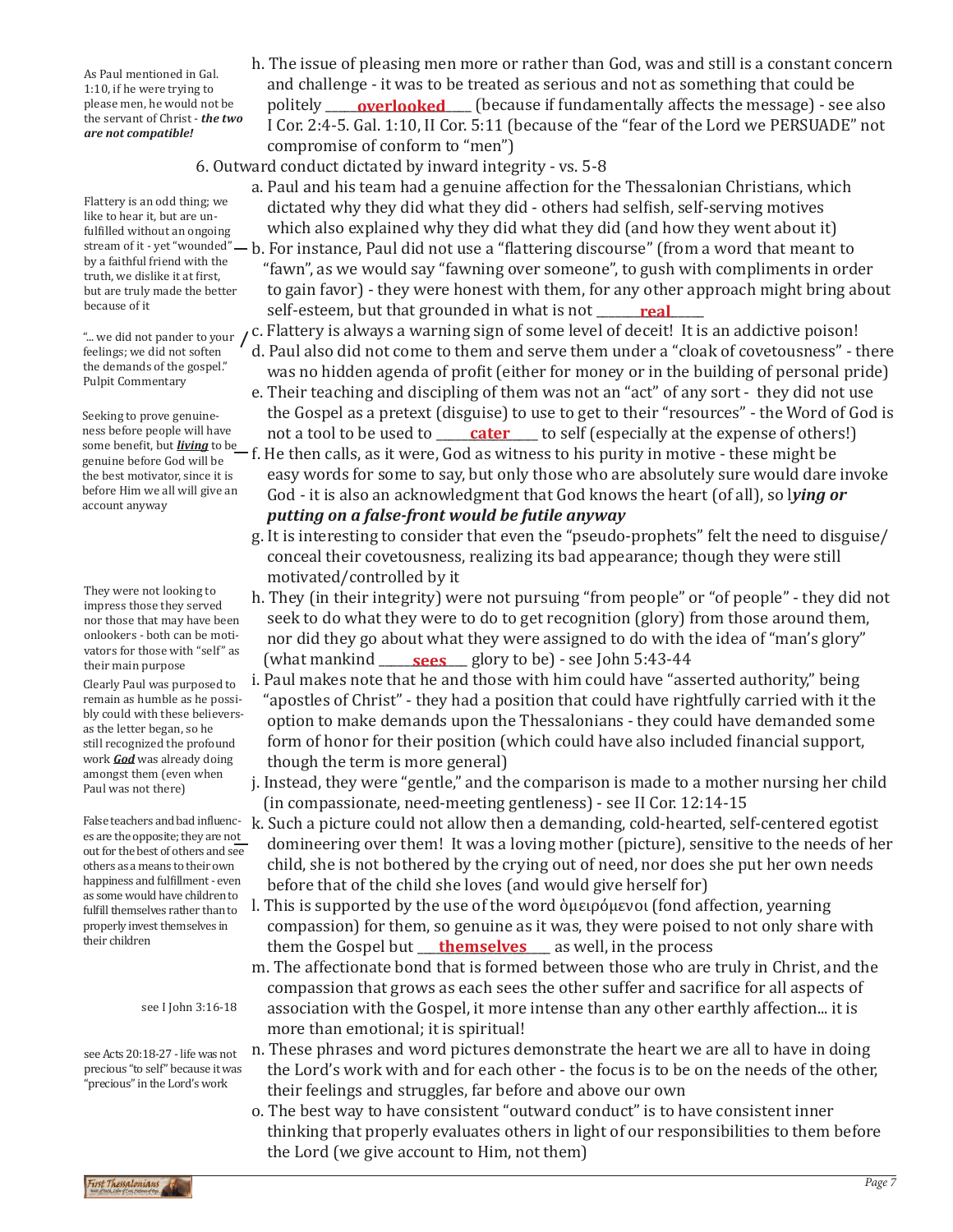## 7. Walking "worthy of God" in His kingdom and glory - vs. 9-12

Giving them the Truth of the Good News was the priority above all other concerns comfort) - the Gospel came with (for them) persecution and all sorts of new conflicts

They would have had to work around the daily "job" responsibilities of each day - this would also serve as an example of how all ought to do - work, and so eat - II Thes. 3:10

what we are internally (before God) and how it demonstrates itself outwardly before otherswe must remember that we are on constant "display" before those around us

These three words ought to be used with ourselves in determining genuine integrity - a constant awareness of separation to God, living in light of it in how we behave with others (focused on a genuinely righteous example) so that no one can rightfully accuse us of excused "bad behavior"

"To excel others in the example of a godly life." Geneva Bible Notes

It was common to look on the father as the one who would "push" the children in their growth (for their good) - the absence of fathers or of "manly" fathers has led to undisciplined, lazy and purposeless children

Fathers love to see their children succeed and continue to grow into more successes - so they often will apply pressure and correction to help them along to it

The Revised Version translates the word as "testifying"  $-$  l. (bearing witness) - the opposite being those who "live it" a little, and then testify that it is unworthy of them and their time

a. To "walk worthy of God" is a phrase that captures the moral drive for why any would live sacrificially in this world - we all instinctively need to live for something of value, but if this is \_\_\_\_\_\_\_\_\_\_\_\_\_\_\_\_\_\_, so will the values we pursue and the value of what we do **misdirected**

- leven that of their safety and— b. Sincere love (as following God's demonstration of true love) is seen in action, and self-sacrifice for the object of love - so Paul points them back to the time when he and his co-laborers served them, working very hard so as not to be a "burden" to them, and to have as much as possible, a distraction-free presentation of the Gospel
	- c. They "labored and toiled" "night and day" and were still able to then proclaim the Gospel - this is another vivid demonstration that with all the necessary responsibilities of life, none of them usurp the primary purpose (remaining focused on God's Word through (and in) it all)
- Conduct is controlled by who $\gamma$  d. Verse 10 is more in setting an example than it is contrasting themselves to false teachers (as in II Corinthians) - still building on the concept of **\_\_\_\_\_\_<u>integrity</u>** \_\_\_, Paul emphasizes their being first-hand witnesses (and even God) of how the ministering team conducted themselves - this was not for self-exaltation, but to serve as an example that they should continue to follow (mimic)
	- e. In particular, toward these "believers" (which was the focus here and not before unbelievers) - they acted "holy", "righteous" and so were found "blameless" - this is quite a list! - "Holy" is their living as being separated for/to God and His purposes above all else, while "righteous" pictures the living out (proactively) holiness in, that what was done, was not tainted or influenced by sinful purposes and intentions - this produced behavior that could not be \_\_\_\_\_\_<mark>rightfully</mark>\_\_\_\_ condemned (blamed for demonstrating or inducing unrighteous behavior in others)
	- f. None of us has ever lived truly "blamelessly" in all areas of our lives (especially with others) - blamelessness also includes the idea of "making right" wrongs (or at least the humble, sincere attempts)
	- g. Again, this is all "toward believes" too often we sense the freedom to behave badly with other believers (as one might in their biological family feel it is acceptable) - but we must not lose focus on the vital importance of living as righteously as possible with each other
	- h. Not only was Paul gentle as a nursing mother with her child, but he was as a Father to them, in his "exhorting", "encouraging" and "charging" (imploring) them - they (as also we) were not to rest in past successes, but continue on to **\_\_\_\_\_\_\_\_\_\_\_\_\_\_\_**\_ faithful disciplines, service, and ministry
	- i. The fatherly "push" of encouragement and instruction was that they "walk in a manner worthy of God," which is no cliché, but one directed at the best life direction!
- j. There was "exhortation" to this the word being παρακαλοῦντες, describing one who calls another to themselves to press them urgently toward something - this does not describe a pseudo-encouragement of making one feel content in their and correction to help them **inactivity** for the Lord or lack of growth
	- k. There was also "encouragement" to this the word being παραμυθούμενοι, picturing one along side another, giving comforting words or instruction - they not only give words of comfort, *they are with them in the challenges of life* (cheering them on as they grow) - it also includes the idea of persuasion
	- There was also "imploring" to this "walk" the word being μαρτυρόμενοι, which has the basic idea to call as a witness, and here with the idea of not only Paul challenging them and acting as a witness to its rightness, but charging them also to serve as witnesses - we need to demonstrate such a "worthy walk" and prod one another to do the same (because *it is* a "worthy walk")
	- m. The word for "walk" (περιπατεῖν) does mean to "walk," but as in picturing living out of life - as you "progress step-by-step" through life, this should be what describes your "walk" (life) - and it is to be describable as "worthy of God" - the word "ἀξίως" finding its origin in a word used to describe "weight" - it "measures-up"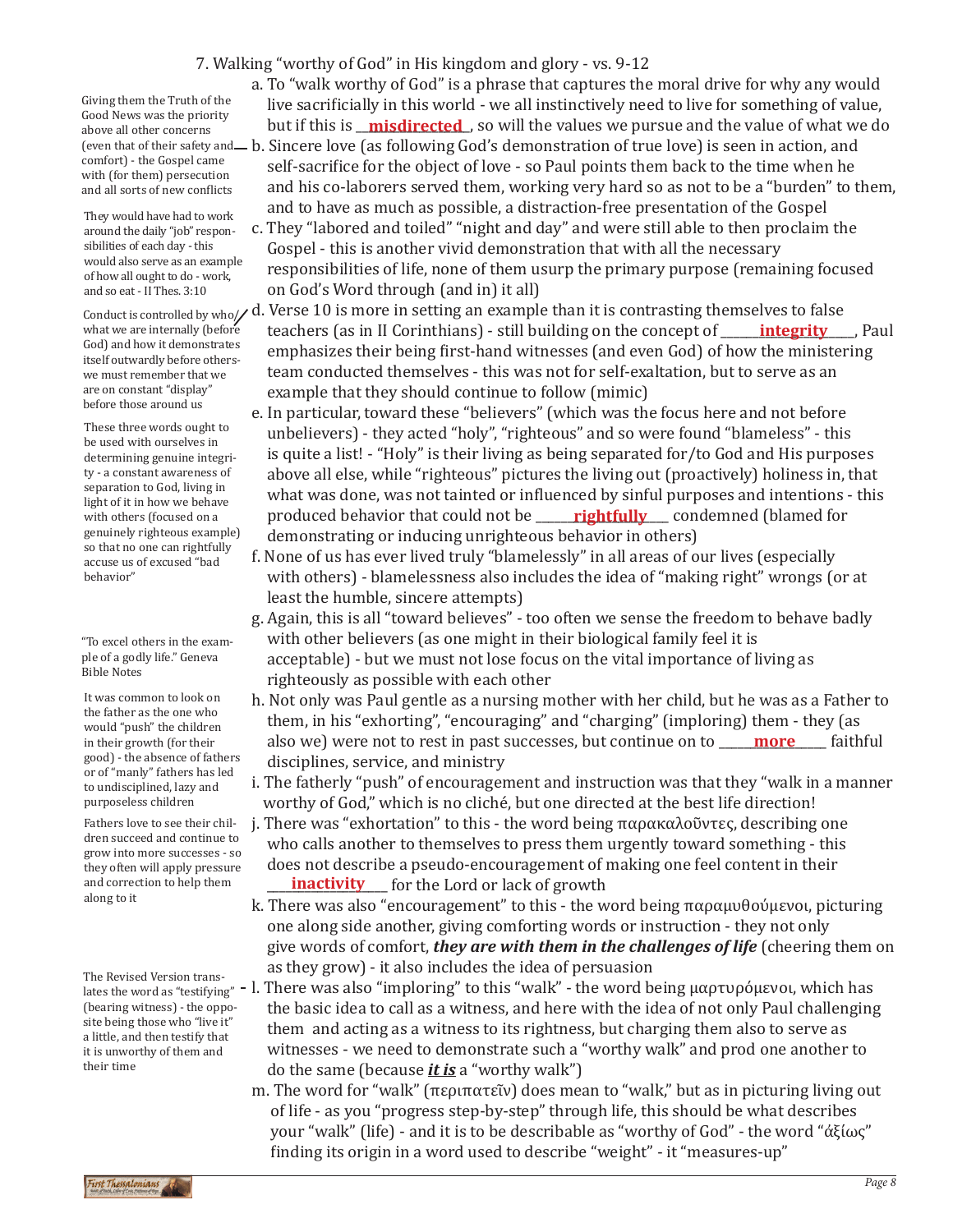### B. Accepting the Word of God as the Word of God - vs. 13-16

- 1. The Bible is typically referenced as "the Word of God" yet the glib response of not acting on it with all seriousness, demonstrates lip-service without faith in \_\_\_\_\_\_\_\_<mark>action</mark>\_\_\_\_\_- vs. 13
	- a. Paul commends the Thessalonian believers for accepting what was taught/shared, not as the "words of men" (just another group opinion, limited by all the same constraints of the limitedness of the rest of mankind)
	- b. He was thankful that they did not just "receive" it (as one sees themselves as having options to do with what was received however they desired), but uses a stronger word (έδέξασθε) to describe it as being "accepted" (<u>\_\_\_**welcomed\_\_**)</u>
- And this "constantly" it is  $-$  c. For *it truly was God's Word that was at work in them* (it was the source of their change and growth versus the rhetoric/philosophy of men) - it is interesting to also notice Paul was grateful to God for this, and not the Thessalonians
	- d. Its working was "performed" (it was set at work, like a medicine consumed has "active ingredients") in those believing - this last identifier ("believing") demonstrates why God's Word seems ineffective with so many - they don't truly trust/believe it, because they do not truly take it as God's Word
	- 2. The proof of their acceptance of God's Word was seen in their suffering vs. 14-16
		- a. They "became imitators" of the Judean Christians (not necessarily consciously imitating them), but received like treatment because of their full assurance of the Gospel - the <u>\_\_\_\_**reaction**\_\_</u> to it (the true Gospel) is similar around the world
		- b. Paul's terminology is significant (especially if this is one of the earliest letters) he references the "Churches of God in Christ Jesus" - the term for "churches" was a common word (ἐκκλησιῶν) meaning a general assembly (called out (distinguished) from other groups - this "assembly" was unique, in that it was God's (in contrast to all other of mankind's "churches" (clubs/groups))
- c. They were (physically) located *in* Judea, but their greater significance was their being "*in* Christ Jesus" which is where all of those that are His are more defined in their "location" - so, though they were located geographically from each other, the Thessalonians were treated the same in their own country, by their own "countrymen" because of their <u>genuine</u> association with God's Word
	- d. Their "neighbors" rejected them (just as those faced in Judea) such treatment is to be expected when one is serious about *following God's Word as God's Word* - they will soon come to be looked upon as strangers and dangerous invaders by those who were once their "countrymen"
	- e. In Judea, this persecution came from the "Jews", essentially religious people who put to death their promised Messiah and even those who preceded Him, who were foretelling of His coming (the prophets)
		- f. These "persecutors" were "displeasing to God" in particular, in their direct opposition to His word and their work to stop it wherever it appeared - their method was to not only kill (when they were able), but to drive out any association with God's Gospel Truth - in so doing they are "hostile to all men" (contrary/opposing all men)
		- g. It was their religious effort to stop the Gospel (to hold back the proclamation and acceptance of the "good news" (literally <u>\_\_**working**\_</u> to stop them from being saved))
		- h. This they did "as always" (it was as their forefathers, and so now they also did) see also Mat. 23:1-36 where the Lord details this obstructionist process - the use of the phrase "... fill up the measure of their sins..." indicates that there is a limit to the amount of sins that such a group (or person) can make, until they are finally called to account for it (face the judgment) - nothing is missed!
		- i. Still speaking of the Jews in Judea, Paul writes that "... wrath has come upon them to the utmost." - This is an expression of great judgment (one to be dreaded), showing the extreme severity of what is being done by these enemies of God
		- j. So, concluding this point, as the Thessalonians suffered for taking God at His Word, so these others will suffer to the ultimate extreme for not only opposing it, but refusing its propagation to even the Gentiles

We need to fully consider our own seriousness in whether or not we actually treat it as God's Word - if so, what could we possibly take more seriously!?

ALWAYS something to be grateful for and not take for granted - it is evidence of God at work in a life

see also I John 5:1-5

God's churches are distinguished as such because of their loyalty to His Word (even to their own hurt)

Those "of this world/age" will all react to God's Word in the same way (seeing it as a threat to the priority of living for the "now" and all its priorities)

This is illustrative of humanity in general - they have a way that seem right to them, and when the true Truth comes, they must snuff it out so that it not spread (and this under the guise of a form of righteousness, one of their own creation)

This may sound extreme, but when justified in their own reasoning, it became a moral/justified effort - much of the opposition to the truth is seen as righteous (in their own eyes)

There is an end to sin coming, and with each group or person, it will end in the "wrath coming" upon them

This may have been in reference to the coming Fall of Jerusalem in 70 A.D.

In their self-righteousness, they could not even tolerate its presence, let alone counter it with their arguments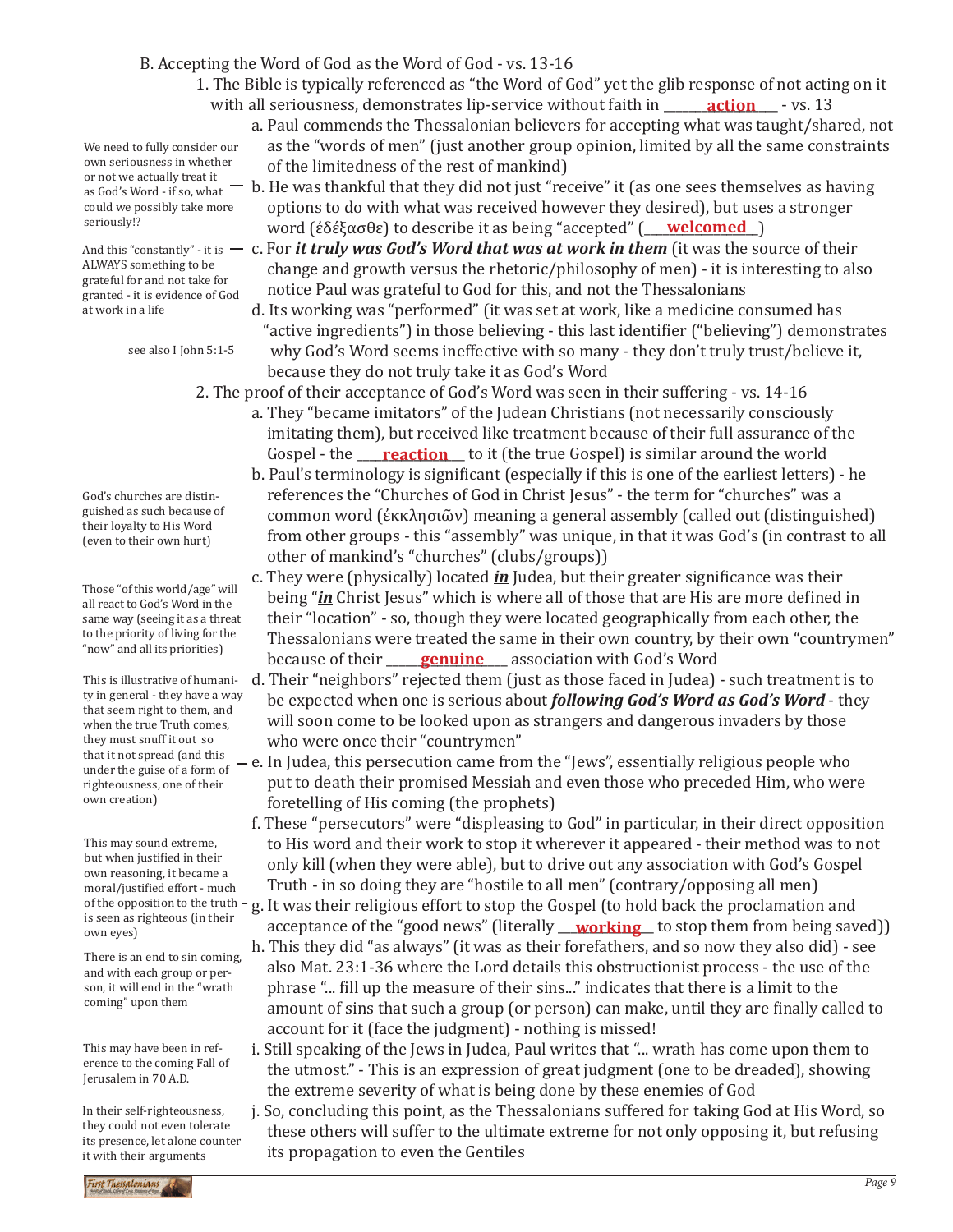## III. Deep Comfort From The Proven Faith in Others - 2:17-3:13

A. This next section is easily seen as an expression of affection for the Thessalonian Christians, but more is revealed than just this - Paul's life objective is shown - vs. 17-20

1. Separated in person, but not in heart - vs. 17

To try to better capture the essence of this the ESV translated it, "torn away from you"

Other competing affections ultimately reveal "the heart" - one of the unavoidable results of the Gospel, is the undying, growing affection and care that is produced in those assimilated by it

Paul was not giving "lip service" to his attempts to come to them - he was genuine in it (as we ought to be with each other)

It would do us well to look on our daily desires to do what we are called to do (with and for the Lord and for each other) and be looking for hindrances placed in our path to stop us

His goal was not just people, but the work of faith in them, which "glory" is then shared with each other at the Lord's return, glorying in Him

Such terminology does not allude to his own pride, but more along the lines of how proud of them he will be at the Lord's return

At the core of what our motive should be is not that God is wrong in whatever He does, but that others might respond wrongly and become overcome in their ability to cope (and yield to discouragement, being "driven" by doubts and bitterness)

- a. Paul's use of the word "ἀπορφανίζω" in this phrase demonstrates something more than just separation - the second half of the word is where we get our word for "**\_\_\_\_<u>orphaned</u>**" (being left alone and deprived of fellowship/relationship)
	- b. Being "torn apart" did separate them "in person" but not "in spirit" (in their thoughts and affections) - they had not know them long, but as the reception of the Gospel does in any group, it binds them stronger than any other "binding agent"
	- c. The separation only enhanced their desire to see them in person (which may not come, but would still be realized at the Lord's return)
- d. Such descriptions reveal the lack of such a bond in most of professing Christianity in our day - this is not the result of naturally affectionate people, as much as it is the uniting around the Lord and His work for us, and all this in the midst of an age that rejects Him (and so us as well) - sadly, many who claim to be in Christ can live life apart from genuine Christians indefinitely, not finding the world to be an **enemy** 2. The hindering efforts of Satan - vs. 18
	- a. Because of his desire to be with them (for mutual comfort, challenge, and encouragement) he attempted more than once to actually come to them
		- b. This relationship (this meeting) was apparently high on the "radar" of Satan himself, so much so that he actively worked to thwart it (the word being "ἐνέκοψεν" picturing a cutting into something, so here, it pictures a breaking-up of a possible path/road that could be taken)
		- c. If we realized the spiritual activity and agendas around us (by the enemy), we would not be so inclined to quickly yield to roadblocks to our Godly desires (and using them as "\_\_\_\_**excuses**\_\_" to put off or give-up altogether our responsibilities)
		- d. Satan (adversary) is our enemy, and we would be naive to think he or his associates are not at work to divert us to another direction (and away from each other)
- 3. Paul's "boasting" before the Lord vs. 19-20
	- a. These verses reveal Paul's "aim in life" we are all striving for something that is our goal (often a moving target throughout life), but Paul was focused on the return of the Lord and what he (personally) desired to be associated with (as his life's work)
	- b. These faithful, growing believers were called Paul's "hope" (expectation, confidence) as in their being visual evidence of the promise to come (our faith is not built upon the number of those around us agreeing with us, but our hope is *built-up* in such fellowship!)
	- c. These were also his "joy" in contrast to all other types of joys that most in this world live for - their living faith was the greatest encouragement - these are not to be looked upon as though we are "glad for Paul", but should be an example of where our hope and joy should be <u>corused</u> (when dealing with others)
	- d. And so he calls them his "ἢ στέφανος καυχήσεως" (the crown (of victory) of glorying/ boasting) - as we are able to consider any sense of achievement it will be along these lines (not careers, temporal achievements, possessions or awards, but more the being **used** by God's grace to build-up the lives of others for/toward the Lord)
- B. "Destined for tribulation" realizing God's plan in/for "pressures" 3:1-8
	- 1. One of the reasons some that profess Christ do not "stand firm" is because of their failure to see God's working even in the pressures/persecutions of life
		- a. There is an undying comfort and mainstay found in the realization that God truly is in control over all things, and is not unaware or unfeeling to whatever tribulations of life we will face (uninformed <u>expectations</u> trip us into a fall)
		- b. But there is an added stress as we grow concerned for our fellow brothers and sisters in Christ who (we fear) may not be focused on such purpose in trials
		- c. This is at the heart of where Paul is headed in the next several sentences his confidence was steady regarding God, but worrisome with the Thessalonians

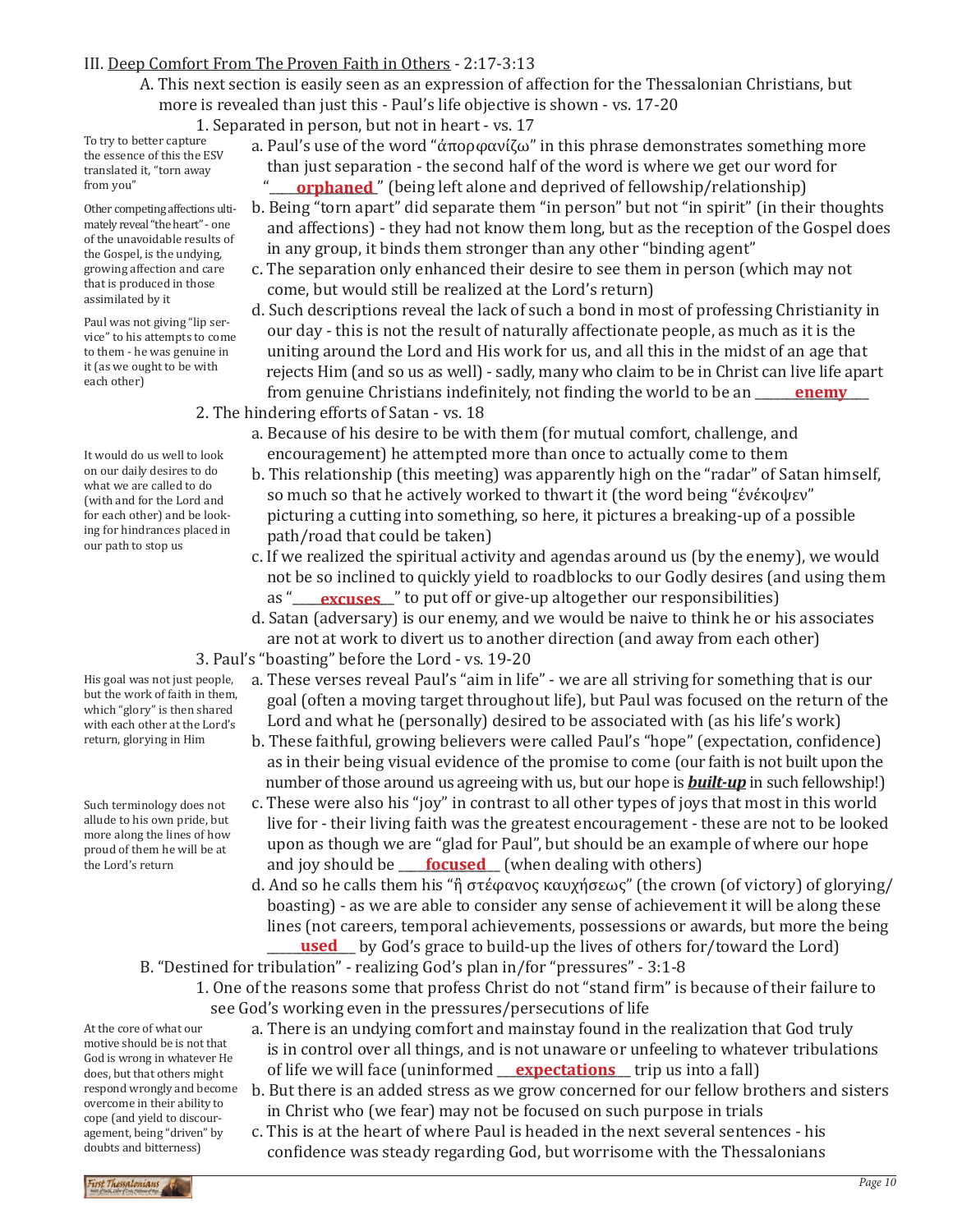Paul truly wanted their best-John expressed something similar in III John 1:2-4 - bodily health was a concern, but

the most important was how it was "with their soul"

The Tempter seeks to use us

There is much unnecessary discouragement in Christianity because so many are untaught the Scripture... the Truth

After all, what would compromise bring us? We might have momentary "peace and safety" but with the wrong ones

or way for a preset purpose difference for the world to see

It is "κείμεθα" indicating something set in a particular place

There may not be enough that would provoke an antagonistic response - we may not be perceived to be a threat

tripped-up by other "believers" and are discouraged from being consistent in the Christian walk "Men who could not be moved by threats have been swayed

by the sincere but misguided entreaties of well-meaning

friends" Hiebert

The opposite is sadly seen quite often when others are

The description could also be "fellow minister with God" - it is not just a work for Him, but with Him!

 Athens so that Timothy could come to them (and Silas was likely sent to another location as well) - he would be "alone" as far as having his ministry companions it (doubting) just happens

- with him in the work c. Timothy's credentials were (1). he was "our brother" (not an underling) and, most importantly (2). he was a fellow minister in God's work in (3). the Gospel of Christ
- which work and life focus usurps all other \_\_\_\_\_\_\_\_\_\_\_\_\_\_\_\_\_\_\_\_ **credentials** d. The objective was not one (as one might expect) of comfort, but more of challenge and preparation in the "battle" - these did not need consolation and escape, *they needed shoring-up and assistance in remaining focused*
	- e. Timothy was sent to "strengthen" (στηρίξαι fasten or ground into place) and "exhort" (παρακαλέσαι - call someone along side (and so to \_\_\_\_\_<mark>stand</mark>\_\_\_ with them))
	- 3. The reason was to ensure no one was "moved" by the persecutions/pressures vs. 3-4 a. The word for "moved" or "disturbed" is an interesting word (σαίνεσθαι) which
		- literally means to "wag" or "shake", and included the idea of one being swayed by flattery - Paul did not want to see these Christians swayed (shaken) by the pressures to conform (either by inflicting some type of pain or by offering acceptance if there was an acceptable **\_\_<u>compromise</u>** \_)
		- b. This paints an odd situation we do not want others wrongly converted by being hurt/injured, but neither do we desire to see them befriended by the Godless and so converted by the friendship of the world to the world
		- c. They should *not be shaken from the faith as much as they should be driven more toward it,* for such persecutions and oppositions are "destined" (they are a determined "lot in life" for those that are God's in an age that looks on Him as their enemy)
		- d. Yet, why might we think so many of our churches are not so affected? J.W. Clarke wrote of this "The only answer which we can give - a sad a solemn one - is that the cross is no longer central; we have lost the vision of the kingdom of God, and have no intention of being the suffering servants of humanity. Ichabod!"
		- e. This is not a rare concept in the Bible see Acts 14:19-23 where it was part of their Gospel message declaring , "through many tribulations we must enter the kingdom of God." - see also John 16:1-4, Rom. 8:35-37, I Pet. 2:19-21; 4:12-16
		- f. Realizing then that this is not abnormal, but to be expected, such opposition would be an ongoing "push" for them more <u>\_\_\_\_**toward** \_\_</u>\_ the faith in God's Word - so Timothy was sent to reinforce them in these truths and so should we, on an ongoing basis
		- g. This was what Paul told them, before it happened, that they (all of them) would suffer affliction - they continued to suffer and *suffered resolutely* - see II Thes. 1:3-10 - they were forewarned and so were forearmed - they were not surprised because they expected it
		- h. These pressures, which were intended to "move them" (intended by the adversaries) were ineffective in diverting them off course - they stood firm
	- 4. The unbearable suspense of Paul in his concern for the welfare of their faith vs. 5
		- a. Paul's motive was two-fold; (1). to encourage/challenge them in their faith and (2). to end the agony of not knowing if they had withstood the tribulation they were to face
- b. It was so important to him he could no longer bear to wait, so Timothy was sent to learn and then report of how they were faring - his affectionate concerns for them were of the best sort - too many have as their top concerns for themselves and others, **temporal** issues or achievements
	- c. "Faith" was the essential part he needed to know of because it was the target of the "tempter" (ὁ πειράζων being one who puts to the test, only in this case, to prove something false or faulty)

2. An overwhelming burden for his suffering friends in Thessalonica - vs. 1-2

- a. The wording used by Paul here ("μηκέτι στέγοντες" no longer containable) describing his need to know of their welfare is very strong - there was a desperate desire to be sure they were not swayed away from the faith (this was his <u>primary</u> concern, even above their physical welfare)
- This ought to be an example to all of us as to the driving

b. Paul sacrificed his own encouragement for theirs - he was willing to be left alone in desire for the spiritual welfare of our "brethren" rather than a surrendered acceptance that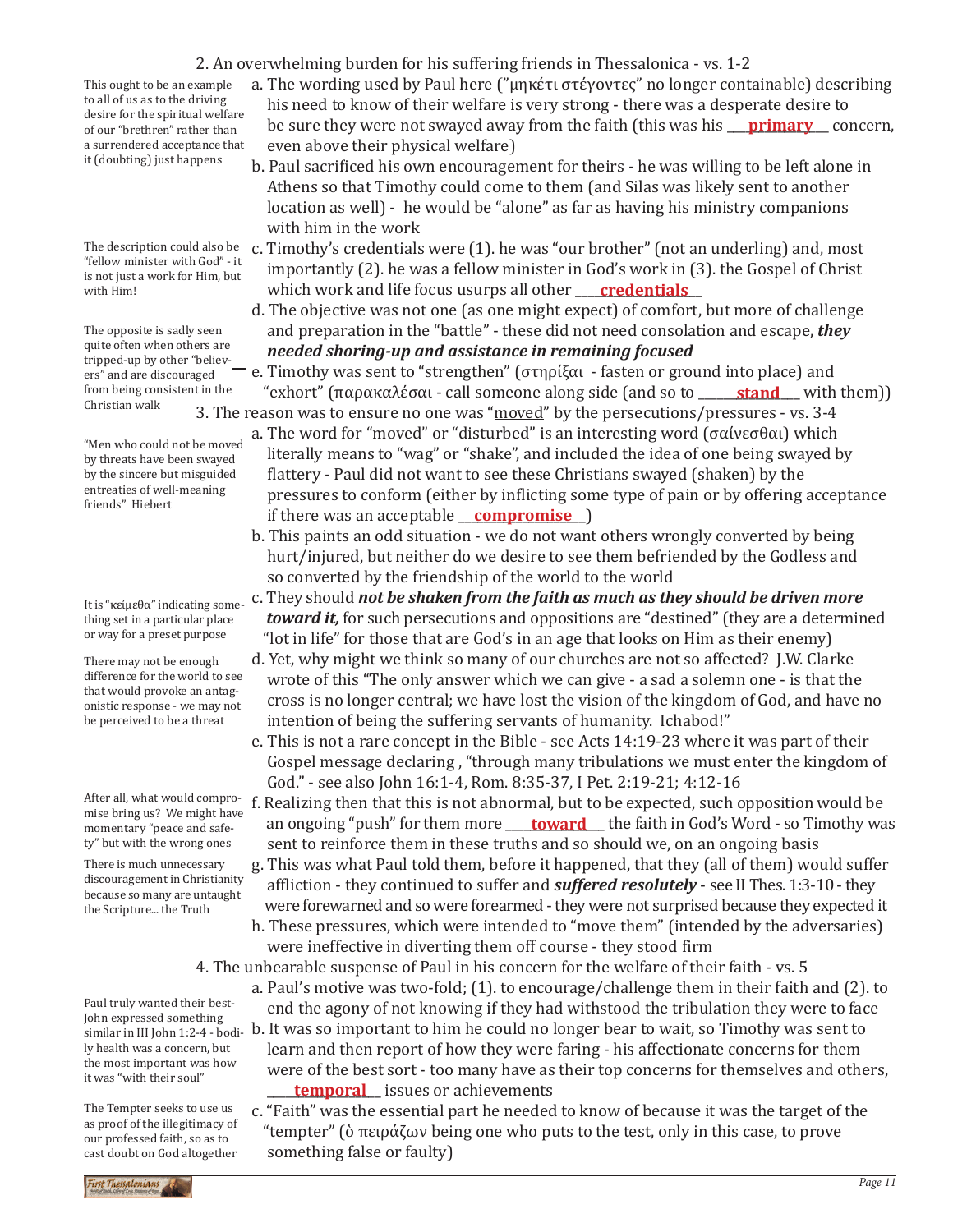Such concern (humanly speaking) was warranted, since it is common to see those who once professed faith in Christ who then falter when facing oppositions of all sorts from all around

Enduring these "tests" was particularly encouraging because it demonstrated the reality of their faith (which would hold them steady (immovable) from here on out) so they were "set for life"

Focused faith in God and His us truly loving people, able to bear the burdens of others in love because of the ever-present awareness of God's grace

The "longing to see" and kind thoughts are what ought to characterize the Church suffering for the Faith typically draws believers closer together and makes fellowship sweeter

This nervousness is not doubting God, but concern of them, and dreading the thought of these "brethren" turning from the faith)

potential pain that may come it is the worst of pains! Determined apathy/comfostered as if a protective shield - true love realizes the when the heart is exposed

This was no tactic of false piety; he was sincerely grateful to God for His work in them

It is normal for any of us to focus on areas that are pointed out as admirable - so be careful how compliments are handed out!

Young people are often steered wrongly by praise and admiration over temporal things

Here was a genuine affection based on the right cause/motive (versus self-serving "love")

- d. Paul was nervous that his labor had been "in vain" (fruitless) not just as some feeling of accomplishment, but for their actual good - he worried for their spiritual fortitude in the tests the tester was putting them through, with the intent to "move" them (off their foundation of faith in the Gospel of Christ)
- e. Paul's desire for them was not that they avoid these trials, but that their faith be **proven** true in and through them - even the tempter learns those who are real material and through them - even the tempter learns those who are real threats, and those that are not (in such tests)
	- f. Paul would be greatly encouraged with the news of their firm faith, but would later be discouraged with other churches yielding to all sorts of temptations
- movable) from here on out)- g. And such <u>assurance</u> any spiritual leader desires to have with those they are responsible for (church leaders, parents, teachers, disciplers)
	- 5. Comfort found in seeing others strong in the faith vs. 6-8
- a. Paul had "distress and affliction" all around, and yet in the middle of it all, he was Focused faith in God and His encouraged by the good news of their steady faith and love controlling purposes makes
- controlling purposes makes<br>us truly loving people, able to b. "Faith and love" were key (as stressed at the beginning in 1:3) since faith (focused on God would keep them trusting the right source), and love (focused on others and their *actual well-being in the faith*) were key to withstanding the tests of the tempter
	- c. And, to top it all off, these persecuted believers longed to see Paul and his associates this is often a key sign of where others stand with God, when they either love to see those God used to teach them (and even used to lead them into tribulations) and yet, knowing the purposes of them, love these "**\_\_<u>\_\_\_\_\_\_\_\_\_\_\_\_\_\_\_\_\_\_\_\_\_\_\_\_\_\_\_\_\_**</u>" of God
	- d. Their "love" could also be in reference to their particular love of Paul and his team ("us") - it can be tense to reconnect with someone who has gone through suffering and then to wait to see if they are bitter or loving
	- e. "For now we *really* live..."- there is a mutual encouragement had between them (Paul in hearing of their faithfulness in suffering and his suffering also (both for the same reason/cause)) \_\_\_\_\_\_\_\_\_\_\_\_\_\_\_\_\_\_\_\_ all their faith **reinforcing**
- for others (not being sure f. This reminds us of the necessity of living-out our faith (especially in troubling times),<br>of them and dreading the because others (even as Paul here) wait with a sense of nervousness to see if we will lose faith and so yield to discouraging defeat
	- g. Paul could live (with joy) knowing they "stand fast" (stand firm, persevere) in the Lord
- placency with others can be  $-$  h. One of the reasons some are apprehensive to truly love others, is the fear of being so vulnerable with the possibility of the pain that comes when those we love err badly -<br>it is the worst of pains!
	- i. "True living" is found in finding joy in lives lived for Christ's sake and not the world's C. Thankfulness to God as the source of actual joy - vs. 9-13

1. Overflowing gratitude to God for the strongest **\_\_\_\_<u>bond</u>\_\_\_\_** of commonality in Christ - vs. 9

- a. Notice the caution of Paul in how he expresses deep gratitude for what he has heard regarding the Thessalonian Christians, and yet (again) directs his thanks to God
- b. We must be careful not to ascribe to someone "naturally" good character, in living out a life of faith (trust) in God through very difficult circumstances - this can lead to prompting pride in the one being commended; they also need to see their "progress" careful how compliments are as a <u>\_\_\_\_**result**\_\_\_\_</u> of God's grace at work in them
	- c. His thanksgiving was in response to the joy it brought him it was a dose of tremendous encouragement at a very needful time - as we mature in the faith, we begin to see more clearly what aspects of life are actually the "best," and worthy of our time and attention (*and what should rightly excite us*)
	- 2. "Begging" to see them again and be allowed to be the ones building them up vs. 10
		- a. The word for "pray" here is not the typical word; it is δεόμενοι which is more of a pleading/begging for something (out of an overwhelming desire) - it was an unceasing desire (it was not fleeting) that he desired to see them and encourage them in person
			- b. Their faith was based upon "the Faith" which they still had much to learn about, and Paul desired to be the one allowed to get to meet this need (what was still "lacking" and needed to be learned) with this group

irst Thessalonians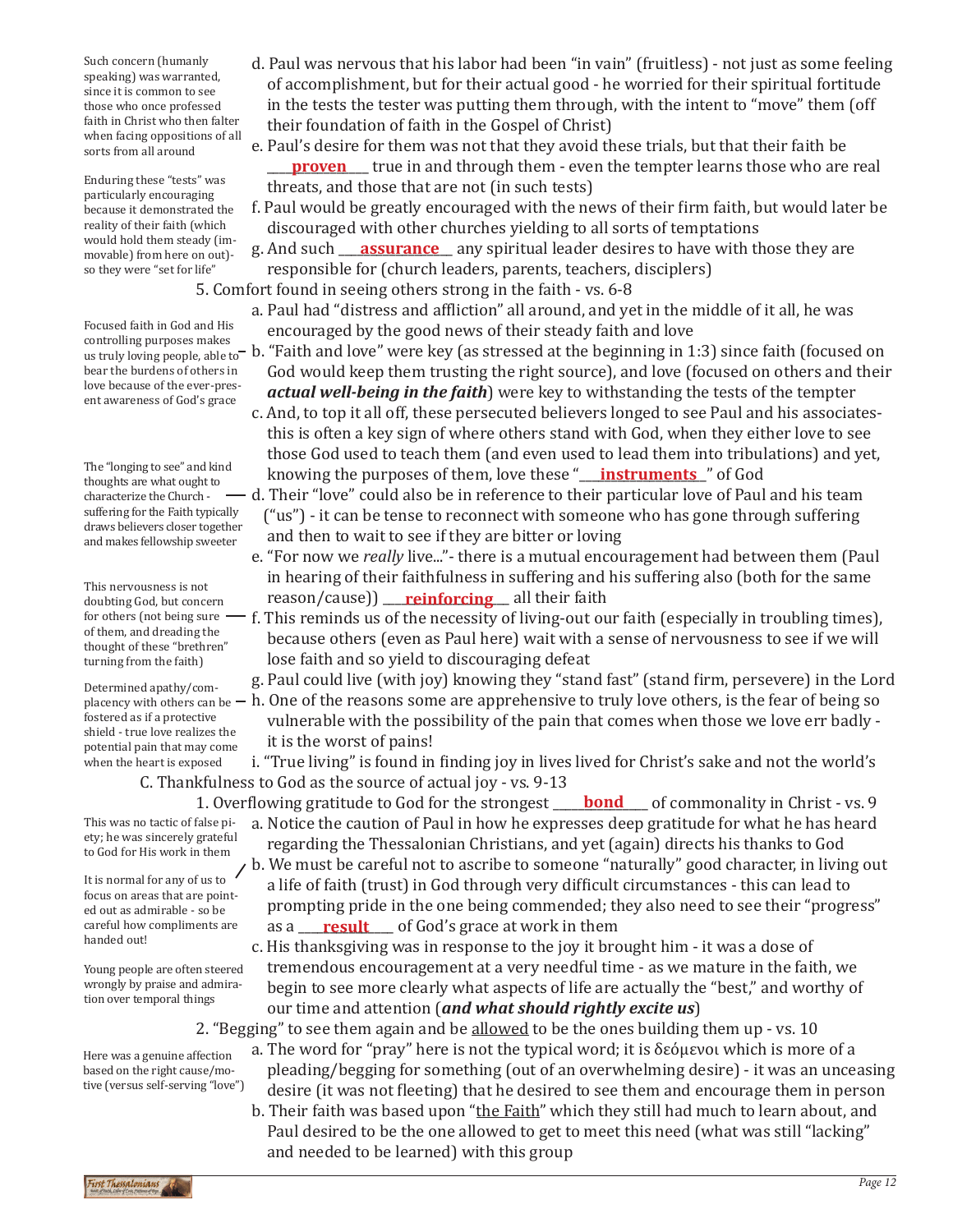to face what is coming - oth- — d. This is a good example of the reality that "strong faith" now cannot be caused to "ease-<br>erwise we would not know Christian growth involves a great deal of learning (being taught) and so being equipped erwise we would not know "what to think" of situations that we were not expecting

3. A "prayer" for growth in preparation of the Lord's return - vs. 11-13

and "mending" to be done

keep "the present" in proper <u>\_\_\_\_\_\_**focus** \_\_\_</u>\_\_ as well)

 a. Paul, clearly understanding the chain of authority over himself, openly appeals to God the Father (Himself), and "the Lord Jesus" to allow him to come to the Thessalonian believers - this, even in a type of prayer form, demonstrates Paul as acknowledging whose hands this all really rested

up" in our learning and Christian walk (growth) - there will always be more "building"

c. As we see in the oncoming chapters 4 and 5, they would need to be challenged and taught regarding avoiding and dealing with distractions and sinful opportunities in the present, as well as keeping a focus on the future and the Lord's return (so as to

- b. "It is a remarkable proof of the unity of the Father and Son, that in the Greek here, and in 2Th\_2:16, 2Th\_2:17, the verb is <u>\_\_**singular**\_</u>, implying that the subject, the Father and Son, are but one in essential Being, not in mere unity of will." JFB
- c. Paul addresses God as "our Father" He was not only sovereign Lord, He was what they had in common - God as "Father" while also addressing Jesus as "Lord"
- d. His prayer for them also continues with the wish that their love "increase and abound" but it is to be directed at "one another", then to "all" - the point was not necessarily so they would be mutually loving and so find encouragement in it (love being reciprocated), but simply that they be *loving* ... period
- e. In light of all the persecution they had and would still face, keeping their focus off themselves and more on others would be important - and this love would be "for all" which is to set their focus on how they were to expect to apply it (and to recognize its source being "and the Lord make you..." - this will not be "*natural* 'emotion')
- f. The immediate example Paul uses is "just as we also did for you" so "love as we loved" (not just to the extent, but in how to actually love) - <u>\_\_\_\_\_\_\_\_\_</u> of self **loved" (not just to the extent, but in how to actually love) - <u>giving</u><br>A "fixed heart" is essential in a cambo wigh for them (the objective) is that their "bearts be unblamable** 
	- g. The wish for them (the objective) is that their "hearts be unblamable in holiness" which would require their hearts (their true inner self) be "established" (στηρίξαι - to fix/secure something into place so that it not be moved)
	- h. "It is easy enough for people to become prey to fears and alarms, to take up every new doctrine, to accept the unreasoning hope that leads inevitably to irresolution, disillusionment, and disaster... If God gives them this gift [*of true love of God and others*] he will establish their whole personality." Leon Morris
	- i. To love what is right is a <u>sepicts from God (it is not of ourselves (natural)</u>
	- j. So putting these all together, we have a prayerful wish/desire that they grow to overflowing in true love for others, in order that their true self (their heart) be anchored securely in what they ought to properly love (and so pursue in life), so they are without blame when the Lord returns (because they lived their lives, separated for His uses and purposes (holiness)) - they were to be unique and not "common" to societal norms (regarding life priorities) and practices
	- k. This "holiness" makes sense when realizing, when the Lord returns (to establish His kingdom), He comes with "saints" (set-apart (holy) ones)

# IV. Living to Please God Throughout Life - 4:1-12

- A. The "call" to holiness (holy living/behavior) versus "impurity" (mixed with uncleanness) vs. 1-7
	- 1. We live in an age (as did these first century believers) when true holiness is vilified and sinfulness (impurities) are justified, excused, \_\_\_\_**normalized**\_ and even "Christianized" a. If we have been "called" to "holiness" then all other pursuits of "unholiness" (which
		- could even be "commonness" (with the age), "worldly") are against our "calling"
		- b. The focus of these next verses is more on what to avoid (what not to do), how not to think, and how not to be "driven" in life (by lusts/passions) by ungodliness c. "Holiness" is by its definition "exceptionalism" (in a Christ-like way), so what we see in
		- our day (blending in with the "gods" of the age) is not to be considered acceptable

Satan had been active in thwarting these attempts, but if the Lord willed it, Satan could not stop it - there will never be a situation where it would be wise to seek to "negotiate" with him or his servants!

The wish is that their love increase and then overflow this quality (true love) is one that cannot be overdone

It is too normal to love those loving to us - but they would need to demonstrate true love even to those who were unloving

world of competing loves/affections - it needs to be settled so as to be stable

It is false love (with self as the focus and objective) that makes us vulnerable to being led off the proper course of life/priorities

And it was this life focus that made Paul and his associates thankful - even with all the ill-treatment these were facing, what was most important was being grown into them even with all this opposition

tionalized

We live in a time when what Paul warns against in this chapter can be seen infiltrating the "church" and it being defended and even institu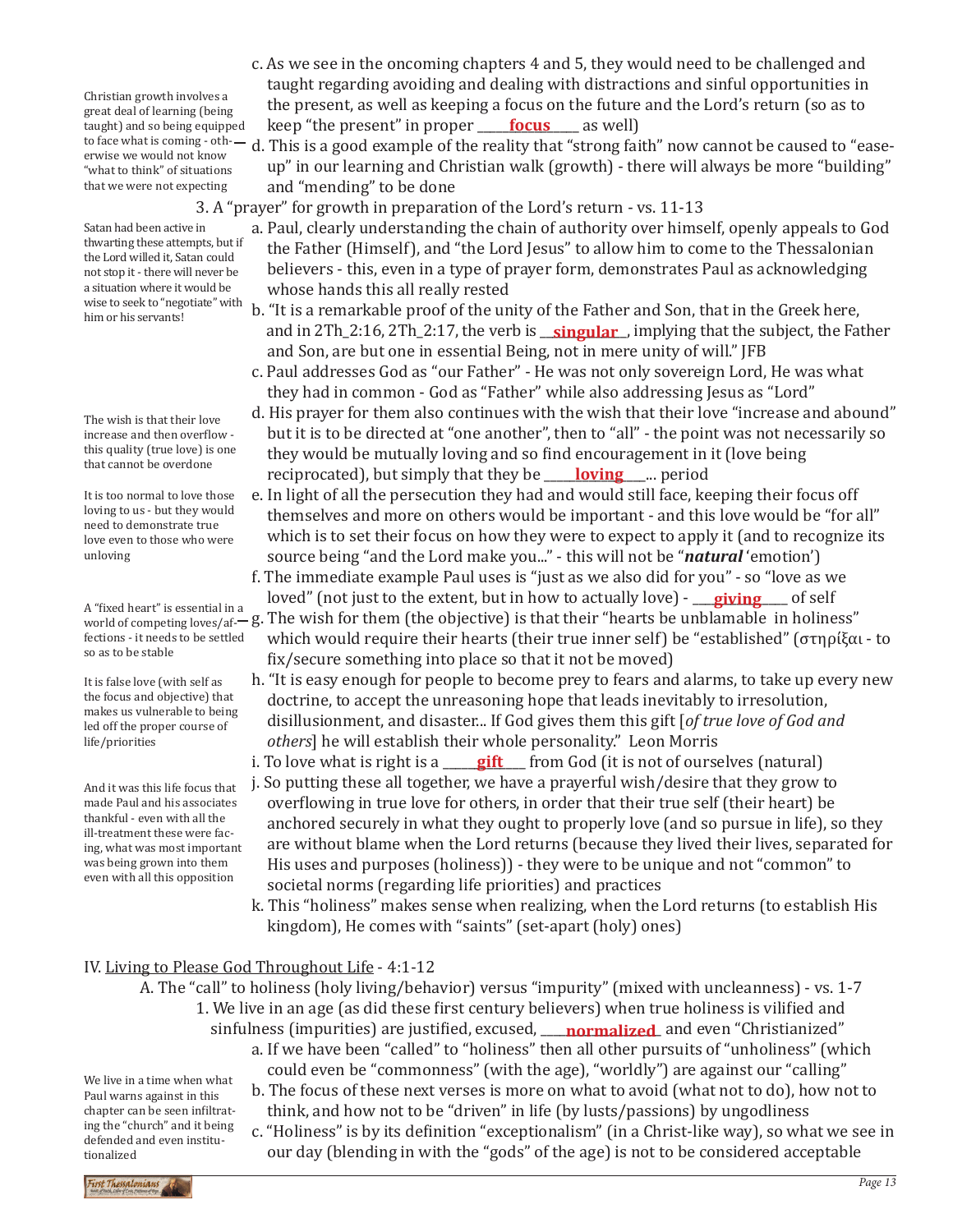2. An encouraging challenge to continue on and not ease-up - vs. 1-2

It is far too common for believers to integrate instruction as rote (mechanical) obedience and not "of the heart" (the "inner-man")

Too much has been made of "individual soul liberty" to the point where some come to see their own feelings and perspectives as authoritative (mostly because they agree with it)

It is not "just as I think I should walk to please God" for what I "think" might be incorrect and actually be displeasing to Him

Good behavior is difficult to sustain and requires consistent focus, resolve, and ongoing reminders/warnings (exhortations)

ing to please the Lord - our lives should be filled with the pursuits of fine-tuning our "walk" to be pleasing to Him

The authority is never in the Lord's servants, but in the Lord alone - those in authority should "lead" by following Christ themselves and pointing clearly to His word and instruction

We are not to see ourselves as partially set aside (some of the time and part of our lives) for His use, but as wholly set aside, apart from the priorities and purposes of the age in which we live

This particular sin area is given significant emphasis in being clarified as the particular area of separation these Christians were to have characterizing their living/walking

This was common in Paul's day and was justified in pagan religions and sanctioned as a basic *need* to be catered to by popular society

- a. In addition to all that has been stated so far ("Finally"), Paul asks/requests and urges/ challenges them - he (interestingly) does not take an authoritative tone with them - it is more humble, gracious, and as a brother would state (in contrast to a commanding officer) - what is about to be put forward for them to do ought to be done as part of who/what they really are and not out of *just* "duty"
- b. His "request" (as in appealing to the will) and his urging (exhorting, as in appealing to the sense of responsibility) are to be taken as "in the Lord", which is at the core of why we are to do/act as we should/do - it is to the Lord we <u>\_\_\_\_\_\_\_\_\_\_\_\_\_\_\_\_</u> and are to genuinely seek to follow Him above all others (especially self!)
- c. We ought not see the sacrificial payment of Christ on our behalf as the "freedom to be me" but more as "owing all to Him" for what He has done, and submitting to His **infinite** perspective (after all, He does know everything!)
- d. They are challenged to "περιπατεῖν καὶ ἀρέσκειν Θεῷ" (walk and please God), but this was not subjective, for it was "just as you received from us"
- e. "Walking" is an interesting word picture since walking is made up of a series of steps, usually with a direction/focus - it's not aimless nor is it instinctive, it's on a prescribed path laid out in the instructions/direction of His revealed Word
- f. But these were already doing this ("just as you actually do walk") so the urgent challenge is for them to stay consistent in it, and not veer off course (the prescribed path) as is the tendency with a life surrounded by **competing** distractions
- So, push for more in the walk- g. This last part of verse 1 illustrates the Christian walk it is learning, growing, continuing (sustaining) and then pursuing it more in consistency and in greater detail we do not want a life direction full of general direction, not when so much is at stake, and not when we consider who we are following and serving
	- h. It is not as though they did not have plenty to follow, for they knew "what commandments we gave you through the Lord Jesus" - these are "commands" and *it is His authority that lends them weight*
	- i. "It is not enough that we abide in the faith of the gospel, but we must abound in the work of faith. We must not only persevere to the end, but we should grow better, and walk more evenly and closely with God." MH

3. In this text, the focus for "a more pleasing walk" is in the area of sexual purity - vs. 3-6

- a. The definitive start to this statement of fact is "this is the Will of God" (the One we are to be "walking" to please throughout life)
- b. His will is "your sanctification" (ἁγιασμὸς set aside/apart, consecrated (for His purposes, His ways))
- c. "The basic idea of sanctification is that God has monopolized the Christian and all of his input resources for His own service. He has planned "the good works... that we should walk in them" (Eph. 2:10) and they are sufficient to require all of our resources. For the Christian to devote inputs of time, talent, strength or money into the affairs of the world is spiritual embezzlement and fraud (I Cor. 6:19,20; 10:31)" Yeager
- d. In particular, the will of God in our being separated from the age, is in regards to abstaining from sexual immorality - this was a significant problem in the first century just as it is in our time - so much focus is placed upon sexual pursuits and priorities that even so-called believers are "playing-along" either out of inner desire (and popular acceptance) or because it defines their "<u>\_\_\_**real\_\_\_\_**\_</u> self"
- e. The will of God in regarding their separation is that they "abstain" (άπέχεσθαι to hold one's self away from something) from "sexual immorality" (πορνείας - "illicit sexual intercourse in general", all types including those of the thoughts) - the term comes from a root that means to "sell-off" as in surrendering self to sexual impurities
- f. Paul does not instruct to abstain from "sexuality", just immoral sexuality, for sexuality has a God ordained place and purpose that is "holy" in his sight (see Heb. 13:4) - but it is in accordance with His revealed purposes and not by a "free for all" approach to living life to fulfill physical desires/inclinations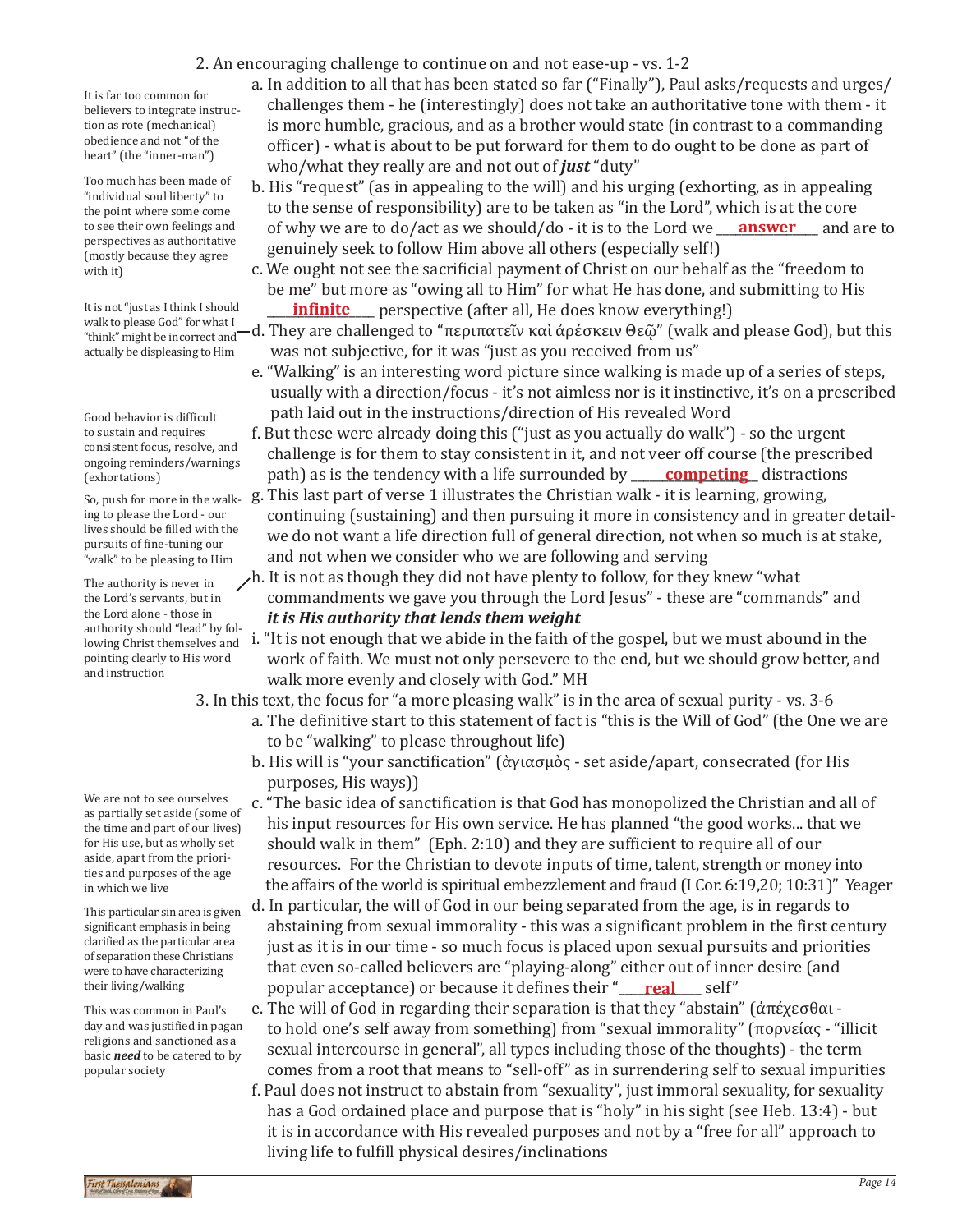This is a key way to phrase the issue for many are "owned" (mastered) by their bodies and are controlled by physical impulses

This does not describe a theoretical "knowing" but a knowing that is first hand (known by experience) - we don't just identify it as "right", we are to live it

refer to the wife more along the lines as a means to sexual gratification for the man as if she is the means to his controlling it - all should control it, not just married men!

This describes a surrender, a letting go to impure thinking/ desires - it is surrender

Such may not be physically yielded to, but may be surrendered to in the mind, which must not be seen as acceptable

As regarding how we are to be described, see Gal. 5:16-26

For instance, a woman can dress immodestly and in so doing defraud others of their mental purity and become a dangerous distraction, though nothing more outwardly may seem to come of it

This is serious and must not be treated lightly!

1. The core point being made is God's "call" on us, what it is and what it is not

of impurities that are being portrayed as permissible in a Christian "walk"

This does not imply that there is no forgiveness of this sin, but illustrates the absurdity of thinking we can harmonize a life of sin/impurity with who we are and with our "call"

- Sadly, there are varying levels  $\,$  a. His call for us was not "for the purpose of impurity" this is not our purpose in Him  $\,$ of impurities that are being **and for Him in any capacity, so to attempt to make a case for <u>\_\_\_\_<b>acceptable**</u> \_\_\_ "impurity" is absolutely false
	- b. We have *for sure* been called into "sanctification" (holiness/set-apartedness) the use of "ἐν" demonstrates that this is the sphere of living to which we have been called to live - "The believer cannot escape the fact that whatever he does, however he sins, to whatever unholy use he puts his body and mind, he does this in the personal presence of the Holy Spirit, Whom the Father has given to him and Who lives in his body and uses it as His temple." Yeager

2. So, if there is rejection of the concept that we are called to "holiness" and away from sin/ impurity, there is a rejection of God and not of a person (personal opinion)

a. The word for "rejects" (ἀθετῶν) describes a setting aside of something, making it void, annulling it, so as to disregard it - yet such a disregard is not that of disagreeing with something a person came up with, but a disregard of what God Himself has given In our pursuits of individuality and personal opinions, we must be very careful that our disagreements are not

 b. This is all realized in what He gave us; His *Holy* Spirit - so whatever is not "holy" is not of God's spirit, so is not who and what we truly are (or are to be)

- g. The wording is "σκεῦος κτᾶσθαι" ("vessel" as in what one has, his "stuff" and commonly taken as "body" (it is was holds/contains himself) which is to be "mastered" and controlled (possessed/owned and so not "owned/mastered" by the body and its **\_\_\_<u>passions</u>\_\_\_**))
- h. This is a personal battle for each, as each is to "know" for himself/herself how to control the body "in holiness and honor" - sexual immorality in all it forms is "unholy" (not only in opposition to God, but "common" (the opposite of "holy")) and is also dishonoring to the body which was created to honor God (and not to be used for dishonorable purposes) - *sexual immorality dishonors the body*
- It would seem inconsistent to i. The disagreements on the meaning of "vessel" as to whether it means the body or it<br>refer to the wife more along references the "wife," seem best answered by taking it as the "body" - the wife is not referenced (before her husband) as a "vessel" (and I Pet. 3:7 describes the wife as the "weaker vessel" before God (as created/placed as such, but not as the man's "vessel")) j. Each has been given a body and are to look to **\_\_\_\_<u>master</u> \_\_\_** it for God's purposes over

 our own, and "hold ourselves back" from such immoral tendencies that come with the infection/influence of sin - see I Cor. 6:15-20

- k. We are to be "possessing our own vessel" and not in "lustful passion" (πάθει ἐπιθυμίας describing unrestrained lusts/passions, as in a yielding one's self over to such lusts without restraint/control)
- l. This text assumes the reality/presence of such inclinations/desires it does not demand the absence of "the struggle" (as if it could be done away with altogether), just that it be <u>\_\_\_\_**fought**\_\_\_</u> at every turn, in every way and not surrendered to! m. The comparison is with/against "the Gentiles" (ἔθνη, people in general), and in this case it is in contrast with Christians (not Jews), and such "Gentiles" are the way they are because they "do not know God" - the gods they knew of were immoral, and as such then, it was "normal" (and acceptable) - see also Eph. 4:17-24
- n. There is a stern warning for those that would "overreach" ("transgress") and in so doing , exploit and take from another something because they covet it (lust after it) - this can be the "defrauding" of another by harming/wronging them, and in so doing, taking something from them - it has commonly been looked on as a man taking another man's wife, though there is much more included in this "defrauding"
- o. The Lord is the "avenger" of such who are so used and mistreated the idea of "consenting" adults is not an escape from such judgment from God - \_\_\_\_\_\_\_\_\_\_\_\_\_\_\_\_\_\_\_\_\_ **exploitation** of all sorts accompanies sexual sins (e.g. pornography, participants and viewers) p. Knowing this was a common inclination, Paul "told" them and "solemnly warned"

 them (that this particularly received God's special negative attention/action) B. Realize, if there is disagreement, who is being disagreed with - vs. 7-8

rst Thessalonians

actually with God

*Page 15*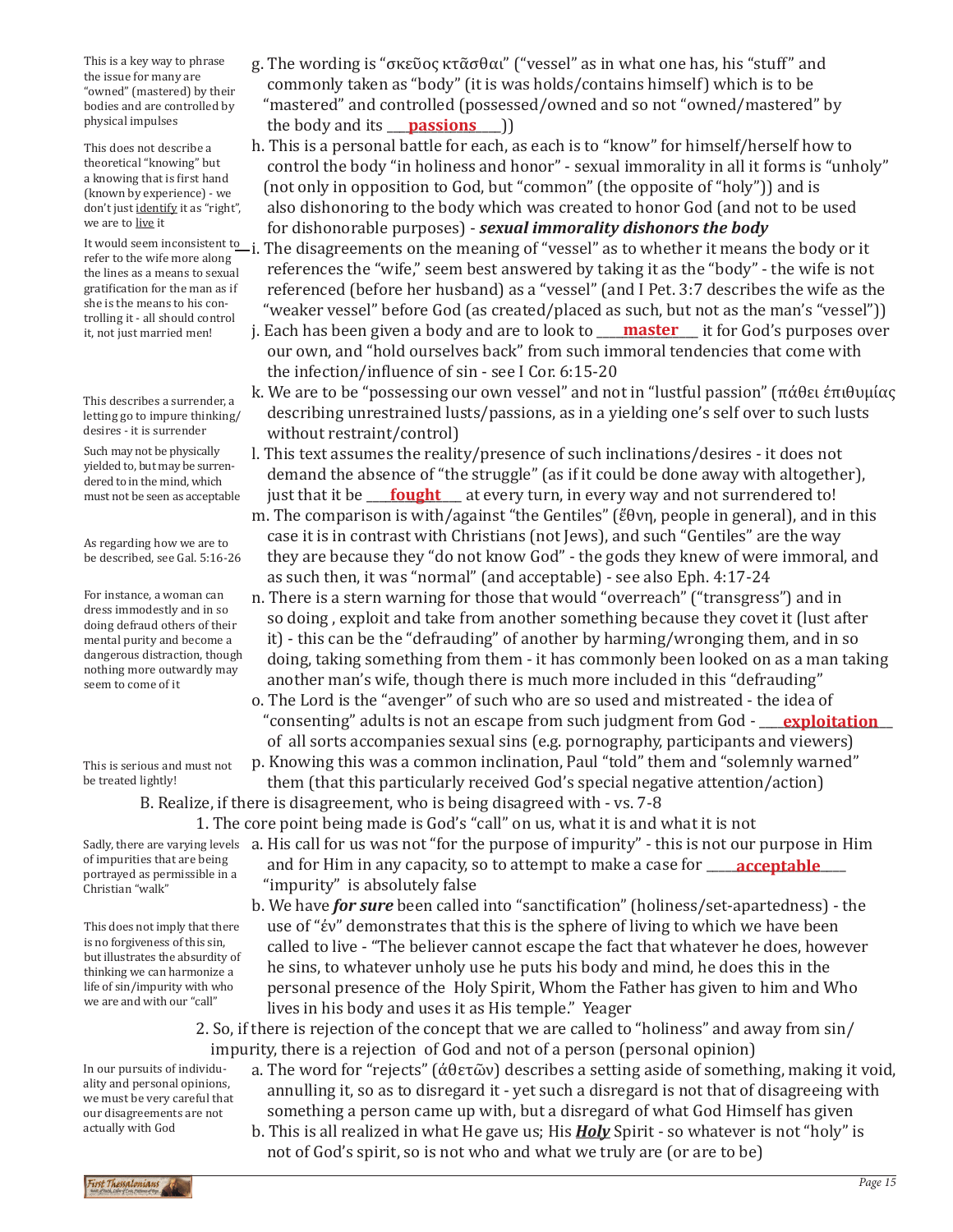C. Pleasing God in the continuation and increasing of "brotherly love" - vs. 9-12

1. The concept of "brotherly love" (φιλαδελφίας) was uniquely Christian in its usage, since in the first century it described the actual affection of bothers and sisters - vs. 9-10

This also indicates that there are some concepts that are innate to true Christianity

This love is evidenced in consistent, unending care for each other - it supersedes our other earthly affections, for not only are these relationships eternal, but reflect the same unending care we receive from the Lord

Texts such as these are often bypassed either for a more intellectually stimulating pursuit, or by the various instituted reasons designed to excuse us from this responsithere is the tendency to live off of past accomplishments and excuse ourselves as if having finished the job

It is good to be "driven" in life, but is typically human to be driven for self-promotionself-esteem is sought for in others' perceived estimates of us or in our own estimate

It is along the lines of not making life about yourself

Paul demonstrated this with the Corinthians when he labored with his hands, with the intent to not be a burdenthere will be times when we will be tempted to presume upon others

Hard work is good for us, and there can be a depression that sets in when we are continuously idle and unproductive

This is not the endorsement of criticizing a Godless society in their failures in these areas, just that we mind our own behavior in these areas



- b. They were proving their genuine care for the "brothers" in how they selflessly lived it out with all the "brothers in Macedonia" - and such a "brotherhood" is formulated in Christ and is the <u>cactual</u> standing/state with one another in Christ
- c. This genuine affection/concern/care for others that are truly in Christ, is often replaced with counterfeits of superficial "love" which is *not embedded in the heart*  (which is where it is placed by God when we are newly created creations)
- d. To excuse neglect in this area is to disregard the significance of being "taught by God" Texts such as these are often **the must and must not be faked, for it is evidential of our <u>conversion</u> - its charassed either for a more**  absence is cause for concern, yet its presence and practice is widely rejected by pseudo- Christianity, because it deals with the actual needs of others and not the "needs" that society defines to cater to personal vanity
- bility and the living it out or <code>–e. Yet, there is no resting in "accomplishments" in this area of love/care, for we can never</mark></code> retire from this "job" (responsibility) - thus the exhortation/urging to "excel still more" ("περισσεύειν" - to exceed, go beyond the ordinary, and here it has the meaning of exceeding what has already been done in time and in quantity (doing it even more)) 2. Strive eagerly (ambitiously) to not strive (with others) - vs. 11
- a. This first phrase "Make it your ambition to live a quiet life" is also translated "aspire to be quiet" and pictures one whose ambition/drive is in the pursuit of a humble, self-esteem is sought for in **unpretentious, <u>selfless</u>** pursuit of the life God would have us live versus the ambitious pursuits of self-greatness and popular significance and recognition
- b. "φιλοτιμεῖσθαι ἡσυχάζειν" is a very interesting phrase literally it reads "love honor" yet it is the love of the honor of "living quietly", not pursuing attention to ourselves - it is an ambition to not be self-ambitious, yet ambitious to live for and before God - value is sought and found \_\_\_\_\_<mark>outside</mark>\_\_\_\_ ourselves and in God's purposes
	- c. Strife (with others) will unavoidably come, but we are not pursuing it our ego and pride often become more the priority than God's designs in a situation, and this is to be considered unacceptable for ourselves

3. Take care of your own responsibilities so as not to be an unnecessary burden to others - vs.11-12

- a. "Tend to your own business" is how the NASB puts it it does not have the idea of ignoring the needs of others (as that would be unloving), but now takes on the other side of the concept, doing what can be done to assist others when needed, and not neglecting responsibility (and in so doing, become one others must care for)
- b. This does not teach that we never take help, just that we are mindful to manage our lives so as not to have others have to care for us because we have neglected work - we will have times when God will call us to be served and have our needs met, but we never want those to be times brought about because we were lazy or irresponsible c. "Work with your own hands" pictures manual labor, and even hard work - laziness is
- a tendency we all will struggle with in life but must not yield to it we were designed for the <u>need</u> to work (in some capacity) - see Eph. 4:28; II Thes. 3:7-12
- d. It is commonly believed that this instruction was needed because there may have been those so taken with the concept of the return of Christ, that they began to neglect their daily responsibilities because they were expecting the return of the Lord any day
- e. "...no one has a right to live in such a relation as to be wholly dependent on others, if he can support himself; and no one has a right to compel others to labor for him, and to exact their unrequited toil, in order that he may be supported in indolence and ease." Barnes f. Another objective is proper "behavior toward outsiders" (those outside the Church) in all the qualities just mentioned - not boisterous in our proud behavior, and not looking to society to support us in our lazy neglect or irresponsibility

First Thessalonians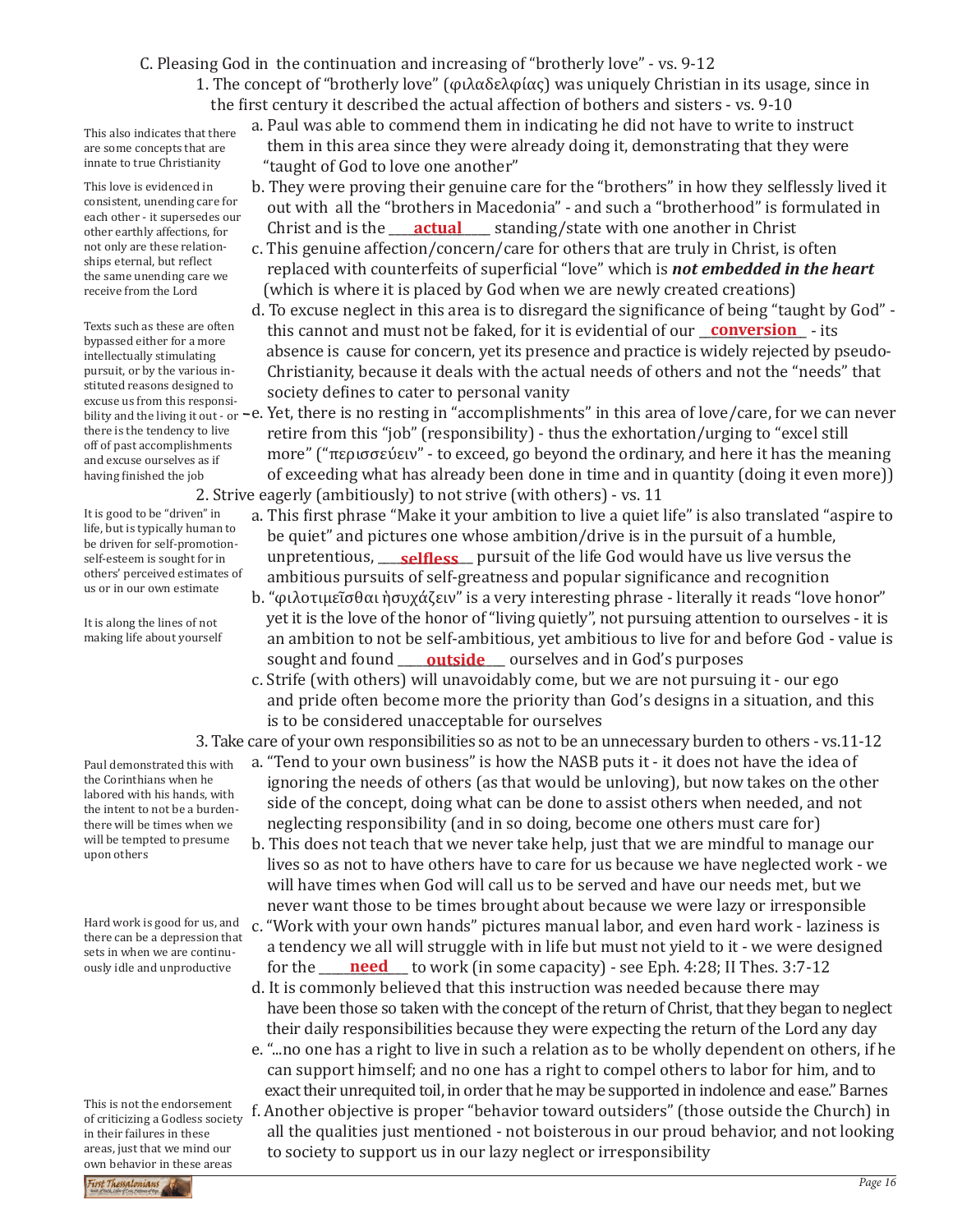## V. The "Dead in Christ" Will Not Miss-Out on the Return of the Lord - 4:13-18

A. Don't grieve in the way the "hopeless" grieve - vs. 13-14

- 1. There is an <u>eunnecessary</u> grief that comes from being "uninformed" vs. 13
	- a. In the context, it is clear that there was discouragement (or potential discouragement) regarding what those that died, who were "in Christ" would miss
	- b. Paul was desirous that they not be uninformed regarding those "asleep" (a term used of Christians, in contrast to the standard term "dead")
		- c. Lest this seem like a rebuke, he uses the term "brothers" when countering their ignorance on this particular subject (he lovingly corrects)
- d. There is legitimate grief at the death of a fellow believer, but it is not one without hope avoided by such, or they<br>borrow Christian ideas while **those that face the death of a friend who were not in Christ, <u>truly</u> have a hopeless**  outlook - there is no reuniting, and is an agonizing realization!
	- e. This is in stark contrast to what *we* actually have see Eph. 2:12-17 the reason for separation (the reason being our sin) (each purchased by Him, and the hostility removed) 2. Jesus Himself was the proof, and therefore, the focus/substance of our hope - vs. 14
		- a. For if we truly are of those that believe (trust) that "Jesus" (using just His human name as being our representative (the "first fruits) of us) Himself "died" and then rose again from the dead, those who have "fallen asleep" in Him will be brought with Him
		- b. This not only indicates the "how" but also the "who" (as in it will not include those that are not "in Him" and who have been (and will always be) without hope) else why make these \_\_\_\_\_\_\_\_\_\_\_\_\_\_\_\_ throughout Scripture? (if universalism is true) **distinctions**
	- $\frac{1}{2}$  compare with II Cor. 5:1-10 C. It is interesting to consider that He "brings" them because they are not here (on Earth) and they are not in a type of non-existent state (nor in "soul-sleep")
		- d. Christ not only demonstrated victory over sin and death, but demonstrated what our future will be, *even with death as a part of it*
		- B. The encouragement of the "Coming of the Lord" vs. 15-18
			- 1. When the Lord returns, what will happen with those that have already died? vs. 15-16
- The events of life that we hold a. It is not uncommon to some across even believers, who grieve over the thoughts of<br>deer cannot be compared to what those who have died in Christ will miss - such grief is unnecessary! - their labors are complete and they will return with the Lord at the end of the age what those who have died (in
- b. This was not speculation on Paul's part, but was received from the Lord when it comes to our own end (the end of the world and all that follows), we dare not look to others' opinions and feelings, but desire to focus on what the Lord has revealed 15:51-58 (ending with "There- and hope in that as the actual <u>authority</u> and hope in that as the actual **authority**
- fore" to always be "abounding c. There will be those alive at the Lord's return that are His Paul included himself in<br>in the work of the Lord" in the the "we" not knowing if it would or would not happen in his lifetime
	- d. Those alive, those who have been "left" (versus taken beforehand in death) will not have an advantage over them when the Lord comes, for we will not "precede" them (even physically), for their bodily resurrection will happen first before we are "caught-up" (often referenced as the "rapture")
	- e. For "the Lord Himself" will come down from heaven, and that with a great deal of fanfare - He will arrive with "a shout" (a word of command, often used in military situations, translated as "cry of command" in ESV)
- f. His coming also includes "the voice of an archangel" and this with the "sound of the trumpet" picture a powerful event (the trumpet also in Mt. 24:31 and I Cor. 15:52) - it is suggested that the "shout" could be the command of the Lord Himself; the archangel be a fraction of time, they are calling the angels to action, and then the trumpet sound to <u>raise</u> the dead g. And when all this happens, the "dead in Christ rise first" - these are the same "God

will bring with Him" that are then also "rising" - I Thes. 4:14 2. The "rapture"! - vs. 17-18

- a. The "living", the "remaining" (in Christ) will be "caught up" together "**with them**" here will be our reunion with those that have gone on before us!
- b. The "dead in Christ" will rise, and then, we will go with them to meet the Lord in the air - the Lord having "descended from heaven" unites all with Him This is the same as I Cor. 15:51- 52, were "we shall not all sleep,

It is the "sleep" of the body as it waits its re-awakening at the resurrection - they are asleep to the world but not to Christ

It should not surprise us that the topic of death is either avoided by such, or they borrow Christian ideas while avoiding the actual "faith" of it

Note also, those that hope in what is false are truly hopeless also

The Greek is "διὰ τοῦ Ἰησοῦ" more literally "through Jesus", so because of Him (through Him) God will bring those with Him when He returns

Christ) are experiencing! A parallel text to this is in I Cor.

dear cannot be compared to

15:51-58 (ending with "Therein the work of the Lord" in the meantime)

The phrase being "οὐ μὴ φθάσωμεν" containing a double negative, as in saying "absolutely not"arrive before them

compare this also with the description in Mt. 24:30-31

These are fortunate, though it be a fraction of time, they are a bit before the "we who are alive and remain"- so do not grieve over their situation!

but we shall all be changed"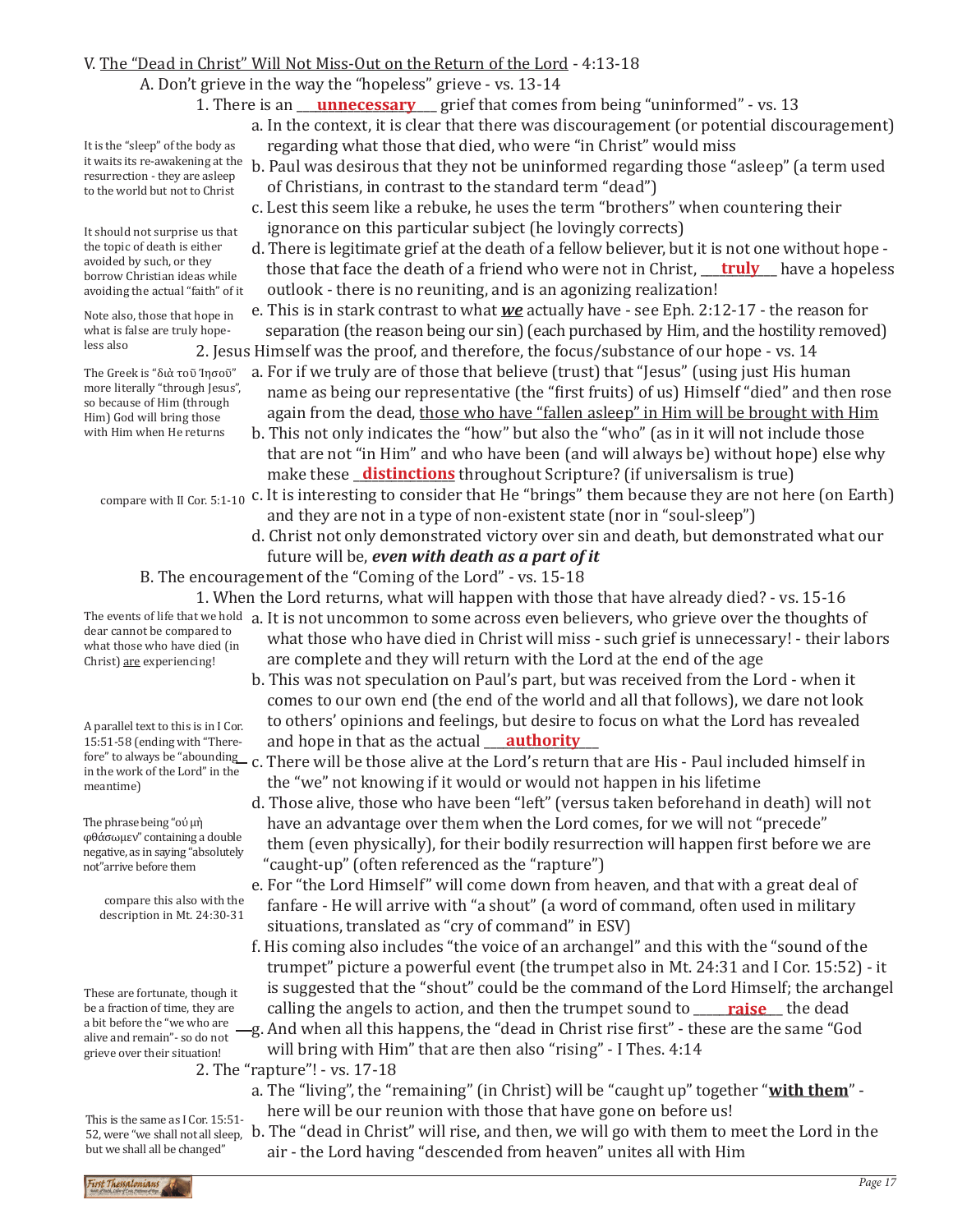The comfort being directed at the Thessalonians was not deliverance from the "tribulation", but the comfort regarding the dead in Christ

Wherever He is, we will be with Him - in the air, in Heaven, in His kingdom!

They and we need not become discouraged because of death, knowing it will not stop/deter any of God's work and our part in it

on both sides, so arguments supporting either position are understandable

The "wrath of God" being poured out on the Earth in Revelation is clearly seen - but to attribute all references to His wrath and even the core meaning of it (as applied to unbelievers versus believers) is unnecessarily limiting

One counter point that is argued is that this will take away "immanency" (that He can come at anytime) - this will be addressed more in our discussion in chapter 5

This position is closest to the pre tribulation view in that it sees the "Church" raptured to escape the wrath of God, but here, before the events described in Revelation that deal mostly with the 3 1/2 year period

- c. There is nothing in this context that identifies exactly as to when this will take place other than when the Lord comes - chapter 5 makes it clear that the "day of the Lord" will come like a "thief in the night" (suddenly) and as a woman in labor (once it begins, it will not be stopped)
- d. The greatest thrill is the realization "and thus we shall always be with the Lord" this was the <u>core</u> of the encouragement to the Disciples when the Lord was preparing them for His crucifixion, and the His departure after His resurrection (John 14:1-6) e. And so, "encourage one another with these words" - the "dead in Christ" will not miss

 any of these glorious events; they will be "raised incorruptible" (I Cor. 15:42) and all those alive at His coming will be changed (literally "made \_\_\_\_**different\_**") also

 f. Comfort for us all is found in not having to dread death, for its possibility is a constant companion throughout life

3. Differing viewpoints regarding the timing of the "rapture"

- There are solid Bible exegetes ) a. This discussion is a diversion from the direct context, but because of its prominence in<br>on heth sides as exampate the thoughts and questions of believers, it should be addressed - the 3 prominent views are "pre tibulation" and "post tribulation" and "mid tribulation"
	- b. This text (as stated previously) does not pinpoint the time the timing (either way) must be inferred in how other texts are considered (which is a healthy discussion)
	- c. "Pre tribulationists" affix the "wrath to come" in I Thes. 1:10 and 5:9 as referring to the "wrath of God" (as seen throughout Revelation in the time called "the Great Tribulation") - the connection can be explained, but to make this the definitive meaning in this text must be assumed and is not explicitly stated
- d. The first thought regarding God's wrath is regarding unbelievers and not just their is unnecessarily limiting earthly standing before God, but their <u>eternal</u> standing
	- e. The "post tribulation" view is typically landed upon by a pursuit to stay as "normal/plain" and "literal" to the texts that discuss these topics - texts such as II Thes. 2:1-9 indicate certain things happening before "...the coming of our Lord Jesus Christ, and our gathering together to Him" - other texts such as Mat. 24:29-32 ("gathering together the elect") take place "immediately after the tribulation of those days"
	- f. There is also a group labeled "mid tribulationists" (or "Pre Wrath Rapture") that see the Lord's return half way through what is called "the Tribulation Period" based off of the 7 year covenant mentioned in Daniel 9:27 - half-way into this, the covenant is broken and the "Great Tribulation" begins, and believers are raptured out before God's wrath begins on the earth
	- g. Much more could be discussed regarding these positions, but the context in I Thessalonians 4 is the comforting of believers regarding those that have died in Christ and their part (and ours) when the Lord does return - we are headed to meet the Lord no matter what (either at His return or at our death)

# VI. Not Asleep But Awake and Alert, Properly Armored - 5:1-11

- A. It has been common throughout Church history and is so today, for Christians to desire to know the era/date/time of the Lord's return, so as to know when to be <u>prepared</u>
	- 1. "Date-setters" and self-proclaimed prophets have existed throughout the centuries, since Christ's ascension, that seek to predict and motivate believers that His return is near
		- a. The motive sounds noble, and has proven to motivate many, though the motivation is superficial and not "of the heart/character" (as it is supposed to be)

 $-$  b. Here and in the "Olivet Discourse" (Mat. 24-25) the motivation was that the return of the Lord (our "Master") will come at a time we do not anticipate, so the solution/ answer is to be diligent in our service always, and not because we expect Him a certain day

 c. So, we are not to be motivated that the Lord might return today, since we do not know when He comes, but that we are to be on the alert/sober in what we do every day (and living in light of our joyful responsibility more than just accountability) - our goal is to "live" who we are and why we are actually here, more than just doing what we do so as not to be "in trouble"

We live in light of the return of Christ always, regardless if "signs" (and the perceived need for them) and live responsibly always, every day as though we will give answer any time - see Mt. 24:42-51

If there is a fear of the loss of the motivation of "immanency," if our imminent death does not motivate us, then the possible return of the Lord won't either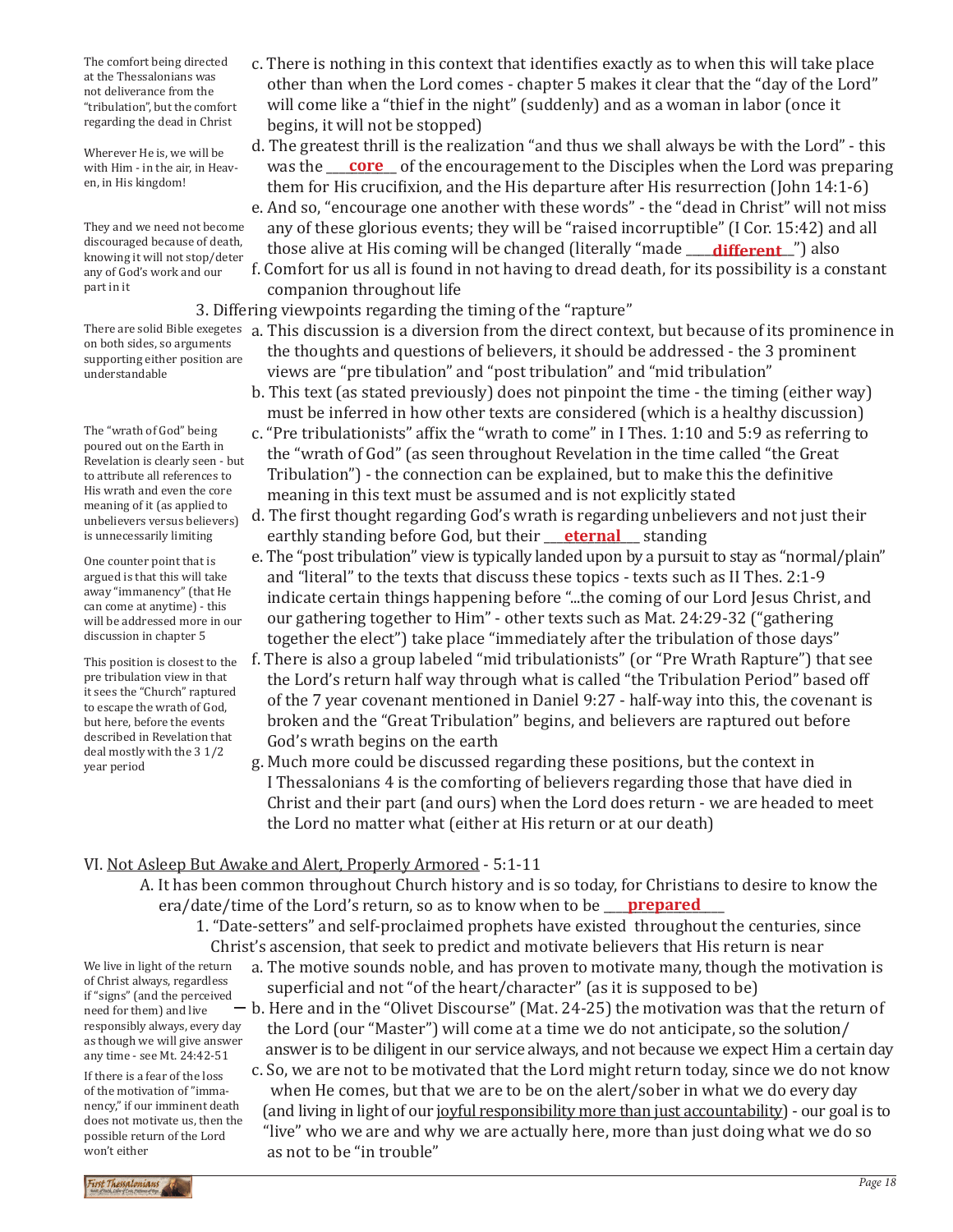Note: if there was no literal kingdom for Israel, this would have been revealed - Israel still has a future! In the meantime, these were to get on in the Lord's work (also His kingdom)

The Lord used this analogy in Mt. 24:42-47; Lu. 12:39- 40; also to the unexpecting Church of Sardis in Rev. 3:1-3

The "Day of the Lord" not only involves His actual return to the earth, but all that comes with His return (the good and the bad, depending if one is "of the light" or "of the darkness")

Yet there can be no true, lasting peace without God - peace with God is true "peace and security"!

As "in the days of Noah", life seemed to continue on without interruption, and then the destruction came (that they were warned of, but disregarded - Mt. 24:37-39)

"Darkness" not only being blindness, but evil/sinful

- a. Paul, in referencing the "times and the seasons", makes it clear that they already know what they need to know regarding the Day of the Lord - so more detail was coming
- have been the time it would <sub>—</sub> b. This is the same phrase ("times and seasons") used by the Lord in Acts 1:17 when<br>have been revealed Israel still asked by the disciples/Apostles if it was the time to "restore the kingdom to Israel" - it was not for them to know these times
	- c. He addresses them again as "brothers," for he will soon make a **\_\_\_\_\_<u>distinction</u>\_\_\_** between them and those "of the night and darkness"
	- d. Because of what they had already been taught they knew "full well" of "the day" coming as a thief (and Paul adds "in the night" as he will soon use to distinguish between the "children of light") - there will be an element of surprise to many
	- e. Peter also uses this idea of the day coming as a "thief" (II Peter 3:10) when the "Day of the Lord" comes in judgment, "... and the earth and the works that are done on it will be exposed." - this day is also described as with "Armageddon" in Revelation 16:12-16 - the Day of the Lord is the end of this age, for some a dreaded event and all that comes with it, while others, a day of joy, for they are not "destined for wrath" as the others
	- f. The perspective of the world (the Godless society), believing they have achieved the ultimate of goals "peace and security", will then face "sudden destruction" and such destruction will come (as this Day of the Lord) like the labor pains on a woman, pains which begin without warning, suddenly, and will not **\_\_\_\_\_\_\_\_\_\_\_\_\_\_\_\_\_\_\_\_\_** till the event is finished
- g. There will either be the belief that "peace and security" have been achieved and secured, or that "peace and safety" are what mankind is striving to get, unable to ever fully achieve it, but still striving to reach <u>without</u> God
	- h. There will be a sense of normalcy (even though we may see it as unwarranted in the last days) that those alive at that time, that are against God - possibly they come to the conclusion that they have or will outlast the judgments of God, and achieve ultimate victory against Him
	- i. Yet, as the labor pains begin and cannot be stopped, so will their destruction come and "they will not escape" - it will be intense pain and what it "gives birth to" will be horrific to them (it will be the offspring of their sinfulness and rebellion) - these in opposition to God will absolutely not escape - see II Thes. 1:5-10

B. As "sons of light/day", the day of the Lord will not "overtake/surprise you like a thief" - vs. 5-8

- 1. The word "υἱοὶ" (sons) is a term for family it is one's nature or identifying relationship vs. 5
	- a. Being "sons" of light, "sons" of day, is what we are (it is what <u>\_\_\_\_**defines\_\_\_**\_</u> us)
	- b. The "day of the Lord" will not surprise us since we do not live in darkness, and so we are aware of not only our ultimate destiny, but also that we do not live for/in the darkness that this age lives for/in
	- c. Being sons of day we live for "that day", either at our death or at His return and this is not a periodic event/quality, it is how we live and what we live for
- 2. Since this is the case (it is reality), don't "sleep" vs. 6-7
	- a. To "sleep" is to be unconscious or unaware of what is happening around you to "sleep" is to live in a "dream world" and so, not living in light of reality
- b. Being "sons" we do not expect (and must not) to live "as other do" since all others sleep, we must be "awake" (alert, conscious at all times of where everything is heading) because you are watching - we c. And, while "awake" (alert) also be "sober" (not <u>\_\_**influenced**</u> by that which clouds are not to see times of life as
	- the senses (in this case, the spiritual senses) when the "fleshly" is the controlling factor, there is a loss of sobriety, because of the endless intoxications around us that *dull the sense of eternity and accountability*

d. It is normal for sleeping when it is night (for those at/in night and those in darkness), and for those who have a semblance of alertness during the night, they deal with life by getting drunk while it is dark (they do not desire to face the "day" (light))

- 3. "Having put on the armor" once having put it on (aorist middle) vs. 8
	- a. Putting on "spiritual armor" is not to be seen as something done periodically when facing opposition - since opposition will always be present, it is always worn

These are present tense verbs- do not be sleeping, because you are staying awake are not to see times of life as acceptable times to "drift off" into a slumber that loses track of time and reality

see also Rom, 13:11-14 and Eph. 5:6-21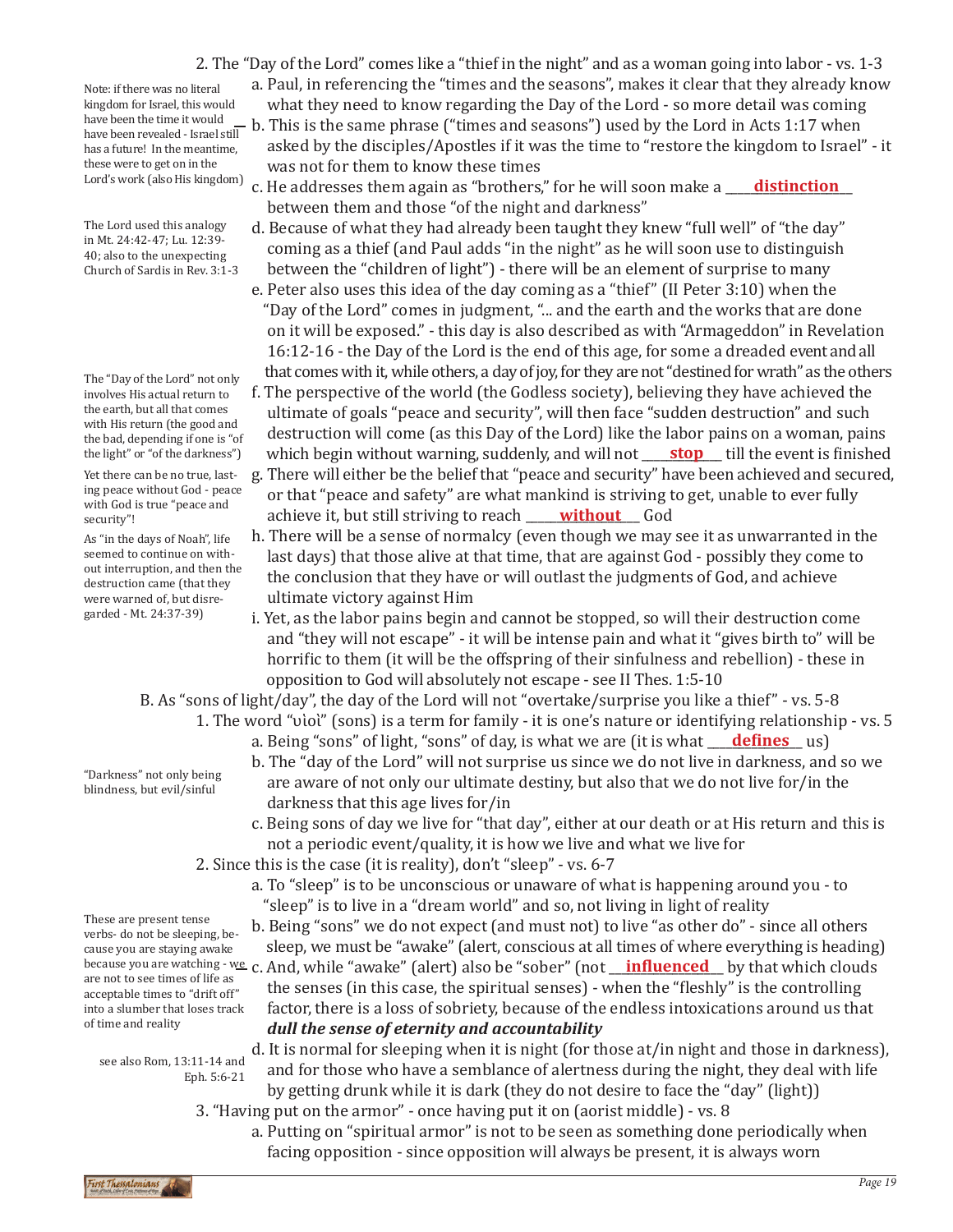Armor was worn because the wearer was in war and expected attack - here, the attack would be designed to divert/distract them from their spiritual sense"

The "vitals" are guarded by proper faith and love, for faith in the wrong thing and love of the wrong thing, leaves our heart (our core person) open and vulnerable to wounding

b. Since we "are of the day" (belong to the day), we keep our wits (spiritual wits), being free from illusion (sober) - such sobriety is possessed/protected by means of a breastplate (guarding the "vitals") and a helmet ("keeping" one's head)

c. The breastplate being "faith and love", two essential, foundational words in Scripture faith being a trusting focus, footing "dug-in" on the revealed truth of God's Word over against the "realities" of the philosophies and priorities of the world around us - and love being a **deliberate** preference of God and so being selfless in our lives as He has been with us - focus on "self" leads to living for self - see I John 3:1-3

d. Our heads are guarded by the "hope of salvation" (hope being the assurance of the expectation) - the opposite being the hopelessness that comes as a result when our standing with God (and so the our future also) is unknown or doubted - but "sure salvation" protects the mind at all times, directing the eyes/thinking toward our "**\_\_\_\_<u>\_\_\_\_\_\_\_\_\_\_\_</u>"** (which is essentially what "salvation" means)

 the revealing of God's "determination", Leon Morris wrote "In one way or another this great truth is always coming out, for it is central to the gospel. All other religion in the last analysis present people with something that they must do if they would be saved.

 way (living or "asleep"), so death does not hinder this in the least (and the being together with Him is the key) - the idea of "together" also includes the idea of those "asleep" and those alive being together (as in 4:17), and so, as one, they are with Him)

a. To encourage (παρακαλεῖτε - exhort) is active and has a foundation from which to

 build (οἰκοδομεῖτε - construct) and solid "construction materials" with which to build this encouragement is not a term used to just make others "feel better", but to truly build them (assist in making them <u>solid</u> against fears and harmful speculations) b. This was also something they were already doing (as he acknowledges here) - this also demonstrates that, though there has already been encouragements and edifying, they will be needed to continue as new challenges and discouragements come on the scene

C. The encouraging hope of salvation, not the dread of oncoming wrath - vs. 9-11

Christianity alone tells us that all has been done."

2. Because of all of what has been shared, encourage and edify each other - vs. 11

- 1. The anticipation of the Lord's return, for those not "saved" (not expecting it), is a dreadful, fearful, depressing idea to consider - for those who are "in Christ", it is a thrill to consider and makes our focus on His return thrilling - vs. 9-10
- a. It is not the circumstances/situation of things on earth that would dictate our level of encouragement - in spite of how bad it will get, the Lord's return and all that comes with it, enables us to "keep our head" (with such a "helmet") (as those throughout history) -b. Some have taken the reference to "wrath" in this verse to be the "Great Tribulation" of Mt. 24, yet the context is dealing "salvation" (rescue) from <u>sin</u>, and our (now) anticipation of living with Him wrath of man is not where our  $\,$  c. We have been "destined" (set/established, and this being in the aorist tense, it has  $\,$ **11 A.1 A.2** been set/established regarding us) for salvation and not for wrath We (in Christ) do not fear the wrath of God, even when facing the consequences of sin in death, but we may face the wrath of man (or the Antichrist and his worshipers) the promise of not facing the encouragement is founded

The core of the Gospel focuses  $\,$  d. The "Lord Jesus Christ" (His full title and name - authority) died for us - dealing with on what God has determined and done in the outworking of His salvation (not the intentions or strivings of mankind to save or be saved)

e. God destined us for salvation, in order that we "might live together with Him" - either Christ died and rose again; the living and the dead in Christ will live together again - death has been soundly beaten!

Encouragement/exhortation is needed in the moment of discouragements, and edifying (building) is needed to ground and solidify each other for the future challenges

A. Recognize/appreciate, respect your leadership - vs. 12-13

- 1. The first word of this sentence (Ἐρωτῶμεν ) is an urgent request (versus a suggestion)
	- a. The "beseeching" to "brothers" is that they appreciate (the word is "εἰδέναι" from a word meaning to see and so to know, but with the idea of "considering" them in a special way, and so it was used also of appreciating) their spiritual leadership
	- b. It is easy to become an "entity to self" and so to disregard the unique instruments God has placed in our lives to guide us
- rance and distracting discour- c. These were identified by three terms they "labor among you", they are "have charge over you in the Lord" and they "give you instruction" (admonish)
	- d. These persons were their "ministers", serving the Lord (doing the Lord's service)

VII. Final Instructions - 5:12-28

So much of the dealing with "ignorance" and the discouragements would be handled by church leadership - if such are disregarded in this, ignoagements would flourish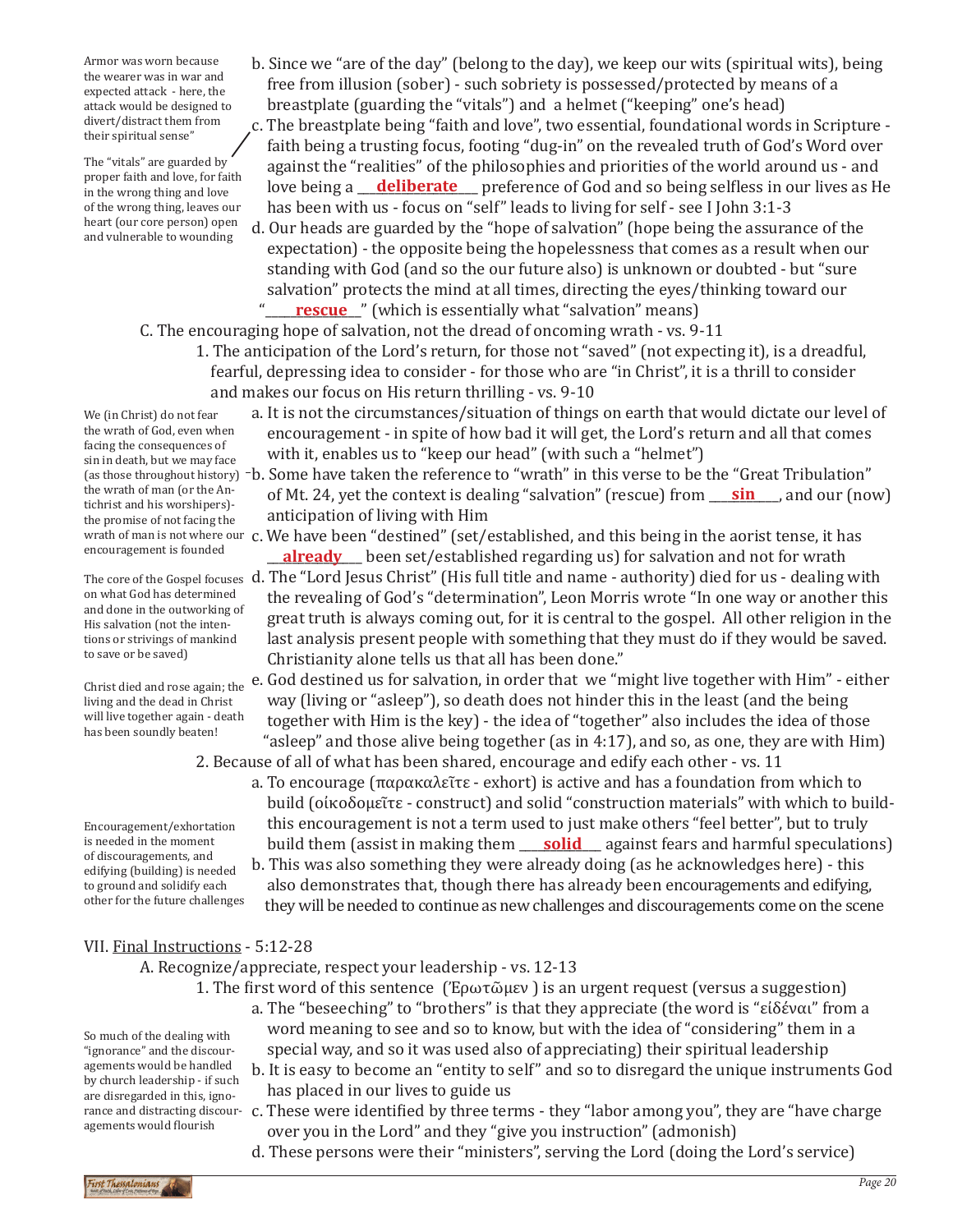2. The urgent request is for them to "esteem" these leaders in the work of the Lord, and since it is in the Lord's work, this esteem is to be "exceeding abundant" (excessive, especially in comparison to all other "leaders" we would have in the "secular" areas we would be led/influenced)

This another reason to seek out spiritual leadership that are focused on admonishing "in the Lord" and not in accordance with another standard/priority

If this is not an overriding objective, there will be no

- end to the skirmishes!
- These take on themselves to body of believers what others should do (or be doing) at the neglect of their own duty, and this can be the case if they are an authority to themselves
- These lack fortitude because of their underdeveloped (or improperly identified) "soul" (who/what they really are and what they really have)
- Help these by bearing their burdens with them, and coming along side and bearing up against the weight of their weakness in order to sustain
- trouble); or the feeble-mind-<br>  $\begin{bmatrix} 1 & 1 \end{bmatrix}$  to actually reach it For instance, the "unruly" are comforted (if one is resistant to admonish, looking to avoid ed is sustained in their doubts rather than strengthening out of them; or the "weak" are encouraged verbally but not sustained (held-up)
- a. This word for "esteem" is "ἡγεῖσθαι" which pictures something leading (going before), and so in this case is "in the lead" when it comes to **priorities**
- b. This highest of estimates is "in love because of their work" selflessly love them because of the nature of what they labor for, what they work for/on is of the highest value
- c. These "labor among you" and so this "work among you" is to be ranked highest, because there was a tendency to value so many other things higher (and the areas needing to be "admonished" and strengthened, weaken while <u>Jemporal</u> priorities come to dominate) - those who push/challenge our focus toward the eternal are to be cherished above all others for their top value
- compare to Heb. 13:17  $\,$  d. And so, having such a priority, "be at peace among yourselves" (as in "keep the peace" with one another) - it is a deliberate, conscious discipline, for its opposite would be in-fightings, bickering, stirring-up strive/anger/bitterness needing constant attention (as in putting out "fires" and unable to build/progress toward maturity) - see Col. 3:12-15
	- B. Deal appropriately with differing types of people, patient with all vs. 14
		- 1. "Admonish" (instruct/warn) those that are "out of order" this entire command (with dealing with all these types) is urgent, so they are "urged" (called/told to do)
			- a. Not all people and situations are alike and <u>\_**\_discernment\_** is required in dealing with</u> each appropriately - some, if dealt with too harshly react or give-up, while others if not dealt with firmly, dominate the "atmosphere" and the "agenda" of their local
- get involved with dictating b. The word for "unruly" is άτάκτους (literally "not arranged"), and so they do not (as in ) a military usage) fall into line properly or at all - they are either unruly in the unmanageable sense or in the irresponsible sense (not taking up the spiritual responsibility they ought, and so become "busybodies" as in II Thes. 3:11-12)
	- c. This need not be limited to just physical labor, but all "disciplines" that ought to be had and practiced by them - such (again, if in a military setting) are **insubordinate**
	- 2. "Encourage the fainthearted" this described a "soothing speaking" up-close to someone, and in this case, it is for those "little-souled" (ὀλιγοψύχους)
		- a. It pictures someone consoling one who has "lost heart" (as in they are, as it were, left with very little <u>\_\_\_\_**life** \_</u>\_\_\_ because of some great loss or difficulty)
		- b. This also describes the encouraging (seeking to infuse courage) into one who is fearful, given to worry (and so timid) as to what is important that they face/do
		- c. The goal of such would be to embolden others in what is right, versus yielding to the intimidation of life in general and a society/age without a reverence of God
	- 3. "Hold on to" (as in holding up) those without strength it looks to deal with helping those physically feeble, but in the context (and Paul's other uses of the word for "weak") it would be dealing with those spiritually weak
- Help these by bearing their a. Support those needing to be <u>sustained</u> against temptations or doubts
	- b. There is also the idea of being "devoted to" these these are not ones held-up periodically, but those needed to be constantly maintained/strengthened
	- c. It is a general sense of "weak" also, so as not to foster an atmosphere that beats down and rejects those that are truly weak
	- 4. With all three grouping, the command is to be patient with them all
		- a. The word for "patient" is from "μακροθυμέω" often translated "long-suffering" it is a word that pictures having anger that is far away, and so would take a long time
			- b. The opposite would be "short-tempered" (quick to get angry or "snap" at those who are "out of order", fainthearted or those weak)
			- c. Patience is needed also in correctly "reading" discerning between the types of people just described so as to properly respond to each
			- d. Such is characteristic (worthy) of our calling see Eph. 4:1-3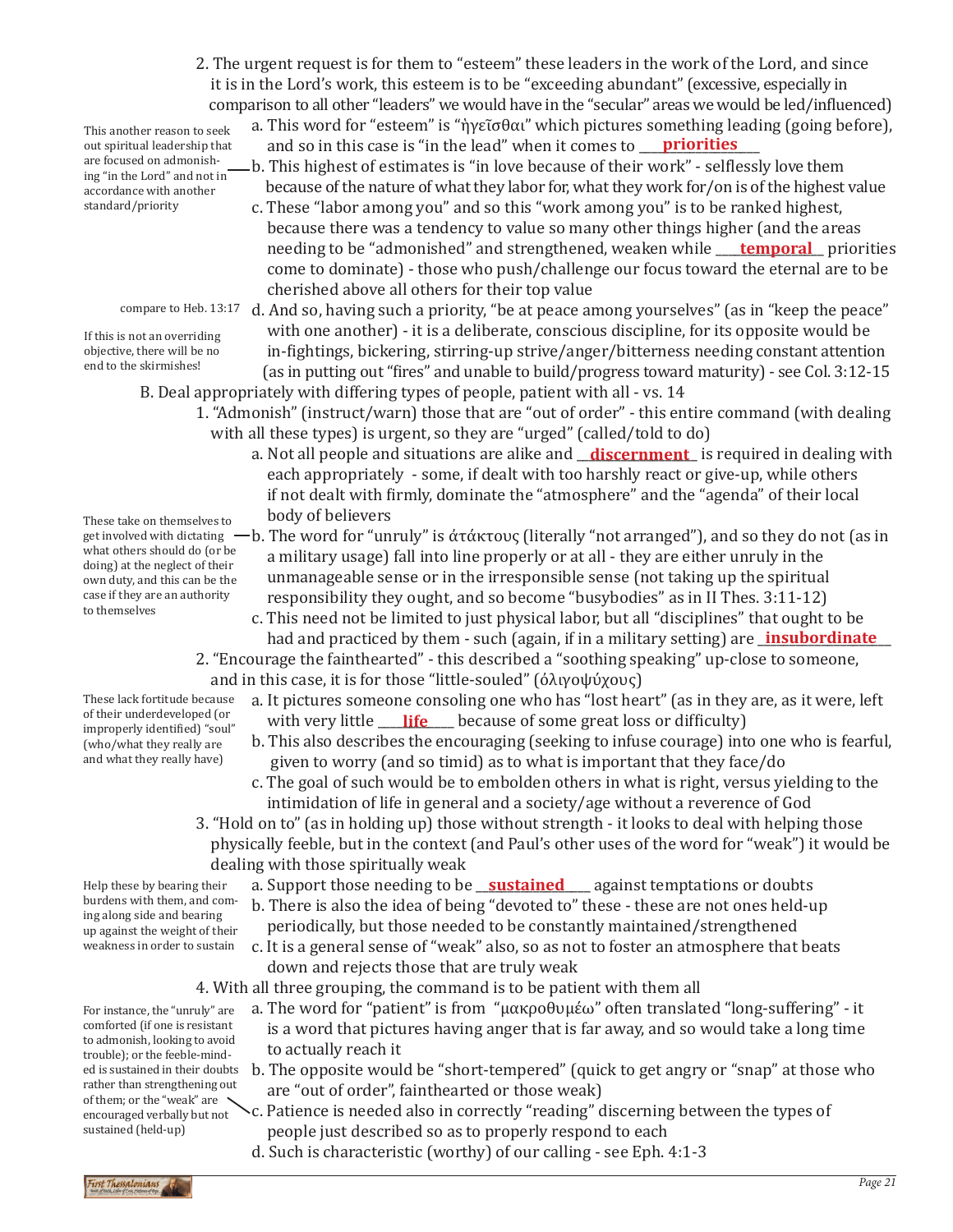## C. The "code of conduct" to be followed carefully - vs. 15

- 1. "See to it" (as in make sure) that there is no retaliatory pursuit of vengeance
	- a. To "repay evil for evil" is typical and human even the "eye for an eye" laws of the Old Testament were designed to reign-in responses of anyone who had been wronged
	- b. The tendency is to strive to make some hurt more than we have been hurt (and even when trying to exact precise retaliation, we are more apt to overdo it because of anger)
	- c. This response is core to being like Christ (see Mt. 5:38-42)
	- d. The first word "Όρᾶτε" describes a **\_\_\_\_<u>perceiving</u>\_\_** (actively looking to discern) when "bad" is done to us to respond correctly - such a concept is given much lip-service and its importance is acknowledged when we have wronged others and fear retaliation
- e. "Charity ought not to be overcome by any injuries." Geneva Bible Notes 2. Instead "always the good pursue" to each other and to everyone
	- a. Don't just seek to practice the restraint of retaliation; instead be responsive (with its opposite, counter it) with what is truly "good" - this doesn't describe concessions to
		- appease an "enemy" but a calculated (preplanned, strategized) response for the well being/improvement/**\_correction** \_ of the unkind person
		- b. The root for the word for "seek after" is "διώκω" which is also translated "persecute" in pursuing to overtake, and doing so with a *great amount of diligence* - it is a strenuous, dedicated, relentless pursuit of something - this is how seeking out the good for others (all others) is described for us to do

D. "Do's and don'ts" of a focused (not to be distracted) believer - vs. 16-22

- 1. "Rejoice always" not a simple command to rejoice (at the moment), but always vs. 16 a. To live by such a command, it is quickly realized that what causes one to "rejoice" (be glad, happy) cannot be founded on circumstances and/or moods, since these fluctuate
- and can only produce bouts of joy it has to be based upon something solidly consistent God, by His Spirit and grace - to b. In I Thes. 1:6 Paul references the joy they had "of the Holy Spirit" and that having
	- "received the word in much affliction" and Paul expressed his particular joy in **knowing** they "stand fast in the Lord" (3:8-9)
	- c. Since this is to be "always" it must not be strictly seen as emotional and will involve more a focused faith than a feeling - when there is no steady joy (inward, deep-seated contentment) it reveals a misdirected focus - it is a certain expectation in Who is really in control and where everything is actually heading because of His control
	- d. To "rejoice" is more volitional than it is to be reactionary as in Rom. 12:12, we are instructed to "rejoice in hope" - we ARE to do it based upon our expectation; it is the true, effective <u>\_\_**overcomer**\_\_</u> of sorrow (which will come also)

2. "Unceasingly pray" - as in "without intermission" be praying - vs. 17

- a. Some will be quick to make a point that this is not meant "literally" yet should we not look to take it this way first? Possibly our idea of prayer is not what it ought to be if we cannot see it (practically) as always "being" done/doable
- of the line God is always there **\b.** In trying to accommodate a broader idea of prayer, Earnest Best wrote in this verse, "Prayer is an attitude towards God which while often expressed in set forms does not need these but may be unuttered and only come spasmodically to conscious expression"
	- c. To be best understood for what prayer actually is (and is to be), its underlying word "προσεύχομαι" needs to be seen for what it means, "to direct a wish toward" - at its core prayer is our directing our desires to God (in open, <u>unhindered</u> communication)
	- d. To apply this command as best as possible, we must not see prayer limited to a time or place - it is what we do and is a state which we are in at all times
	- e. Prayer is not to be only seen as times where we openly talk to God with others, though if we are in a steady, ongoing dialog with Him throughout life, then it is expected there will be times where we do so with others
	- f. This command is seen also in Rom. 12:12, Eph. 6:18 and in Col. 4:2 and these also including other ongoing practices and mental postures were are to be doing/living
	- g. Prayer is communication (communion) with God and should be something that we should always desire to do (it being the **highest privilege**)

The same is stressed in even greater detail in Rom. 12:16-21

So be on the lookout because such inclinations will come and be provoked, but are dangerous and counterproductive to the growth/edification of the "body"

This is another good text to remind us that we cannot live by instinct and "feelings" if we are to do what is right

Joy was had in the working of "always rejoice" would involve a focus on God's working and not apparent circumstances

Though they seem contradictory, sorrow and joy (at the same time) are described in II Cor. 6:10 (see also II Cor. 7:4)

Just as love is, so also joy is of the will (and so is the refusal to do it also)

It can be similar to the idea of a phone conversation being left open, realizing the other person is always on the other end and our constant awareness is core to the foundational idea of what prayer is and entails

There are times of verbalized speaking with God, and even during these times the Lord directed this to be in private (Mt. 6:6), though there were times of those gathered together praying (as in Acts 12:12)

So many issues arise when communication is hindered and assumptions rule the day

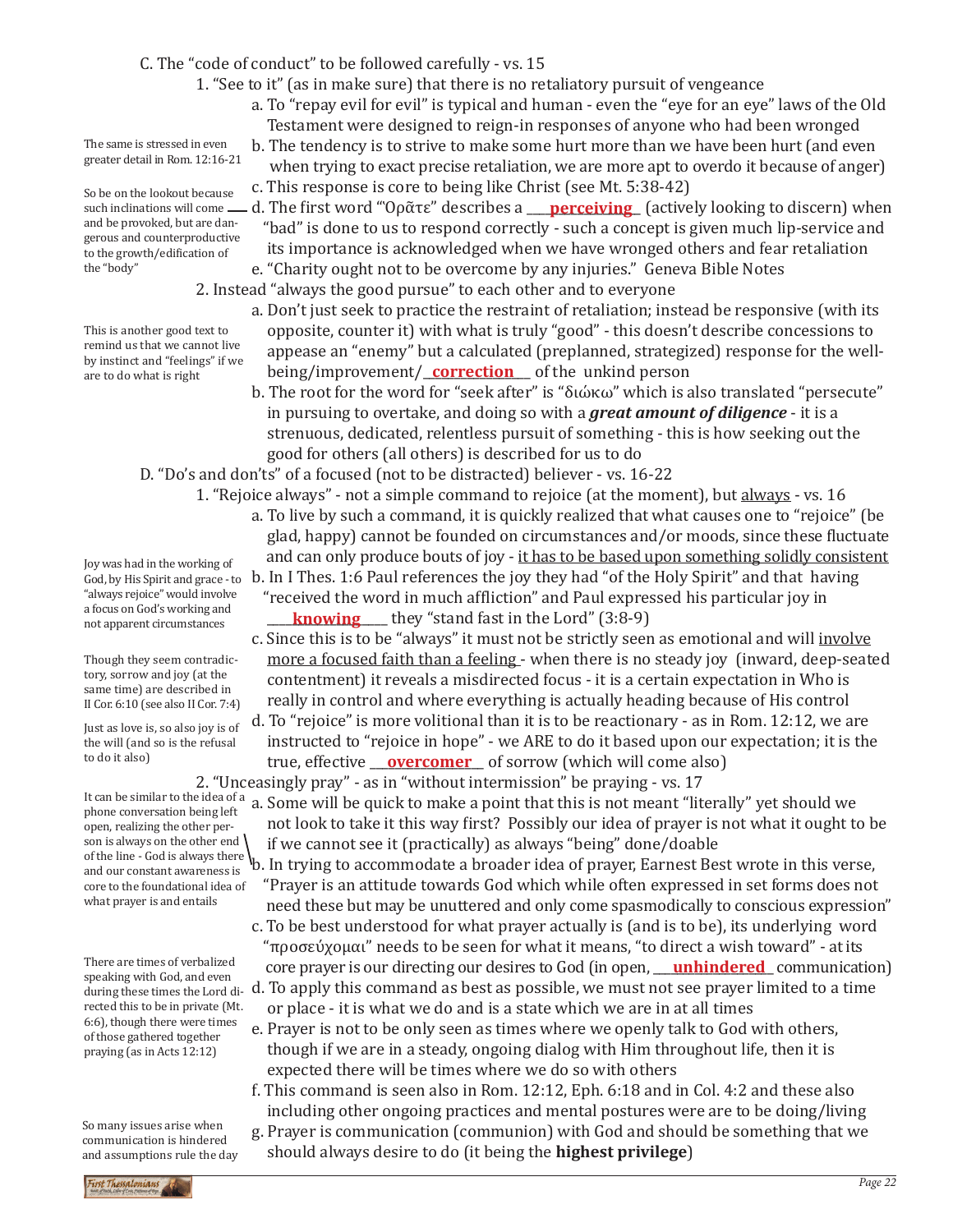## 3. "In everything give thanks..." - vs. 18a

Notice also Php. 4:6 and the inclusion of prayer with thanksgiving (being tied together)

It is often stated that "perceping with people - this has truth in it (though reality is reality regardless of how it is perceived), but often it is perceived wrongly and so some live life without seeing what it is really what is really happening

An excellent illustration of this concept is seen in Job 1:20-22- Job responded to the worst news of his life with "Blessed be the name of the Lord" and did not "charge God with wrong" in what he thought or said

This is commanded because we f. will not naturally respond this way, but we actually should

should be all the authority we need to obey - He not only determines all things, but would and by His will - else we look on things as "by chance" and then there would be times that could merit despair

Regardless what takes place in this life, we are "in Christ" and that cannot be taken away- our destination is sure and so is our "lot in this life" no matter the plans of the "powers that be" of this age

These verses are not designed to defend miraculous gifts as much as they are to remain alert and reverent to the working of the Spirit in us individually as well as a group/church

This "quenching" can be internal (personal) as well as external (in the lives of others in Christ)

- a. It is often emphasized that here we are instructed to give thanks IN everything and not necessarily FOR everything; yet compared to Eph. 5:20, we must also include the idea of "for everything" - so our <u>\_\_\_\_ **focus**\_\_\_</u> will need to be precise and steady
- b. In all circumstances we are to be grateful (and this focus is inward and not just an outward expression of duty), and so *it is genuine* - this is only done as we see God's absolute control over ALL things (ἐν παντὶ)
- tion equals reality" when deal- c. To follow this instruction/command will involve the disciplined focus of the thoughts,<br>insuith assals, this bastactic governed by the realization of God's omniscience; emotions that are dictated by the faith in God's benevolent and **\_\_\_\_\_\_\_\_\_\_\_\_\_\_\_\_\_\_\_\_\_\_\_** omnipotence, and a hope (expectation) focused on seeing God's will in action in all things (grateful for His purpose in "all things" and His usage of them for the true "good" (Rom. 8:28-29))
- all about, and without knowing d. This has no basis in optimistic thinking just to be optimistic it is founded upon the Truth, and that *all things are actually for our good* (those in Christ, called according to His purpose), and so we ought to be thankful in and for them for this reason!
- An excellent illustration of this e. This all will also involve <u>patience</u> to wait on God with anticipation in all things of His concent is seen in Iob 1:20-22 grace to meet them - this response of "thankfulness" will need to include an ongoing awareness of how much God has already done, since a good memory of God's graciousness to us (and the particulars) is a powerful defense/offense against the temptation to despair (mentally/emotionally turning on God) - see Rom. 1:18-23 when the opposite of this command occurs (the result)
- It is natural to be thankful for what we find agreeable to our own goals/objectives, but it is God's will that we be grateful for even that which we do not find agreeable to what we are seeking or <u>expecting</u> at any time
	- 4. For all this is God's will for us that are "in Christ" vs. 18b
- And being God's will for us, this (a. This last phrase of verse 18 looks to be inclusive of the previous commands as well (always rejoice, always pray, always give thanks) - these all are interdependent anyway, for to truly "give thanks" will involve rejoicing and prayer
- have us look at all things under—b. The absence of the proper article in the Greek with the word "will" (θέλημα) makes it<br>have us look at all things under—b. The absence of the proper article in the Greek with the word "w clear this is God's will (but not the entirety of His will, since that will involve many other areas of life) - in these areas, these responses to life, God's will is that we do rejoice always, praying through it all while being thankful and expressing gratefulness
	- c. It can also be seen that not only is it God's will we respond this way, but that *all things are by His will anyway*, and to resist or rebel against it is to oppose His will - there is never a justified reason to **doubt** His goodness in anything!
	- d. It is God's will for us "in Christ Jesus" we being in Him (versus "of this world/age" and so "secular" only) are now unique (set apart in all defining aspects) - "...that is, with respect to you who are in Christ secretly by election, and openly by the effectual calling; and who, of all men in the world, have reason to be thankful for everything, and in every circumstance." John Gill

5. "Do not extinguish the Spirit" - vs. 19

- a. The verb "σβέννυτε" is a present imperative (as in "stop doing this", and "do not do it again") pictures the putting out of a fire/flame - there are endless presumptions on this little phrase that narrow this down to "ecstatic" expressions of the Spirit (as in the more visible, miraculous gifts of the Spirit), though it would be reasonable to assume more explanation would be given if it was written for this specific (as in I Cor. 14)
- b. The Spirit at work in those in Christ is varied, and this command should encompass the entirety of the Spirit's work in us all, in all ways
- c. In John 16:8, the Spirit was sent to "convict the world concerning sin and righteousness and judgment" and to believers He is the giver of gifts (ministerial/ motivational) as in Rom. 12 and I Cor. 12) and He is the one guiding us into "all truth" and in all this, He is not to be "quenched" (though He cannot be overpowered by us, His working can be <u>stifled</u> (silenced to some degree))
- d. We do not want to be those fighting the genuine work of the Spirit of God!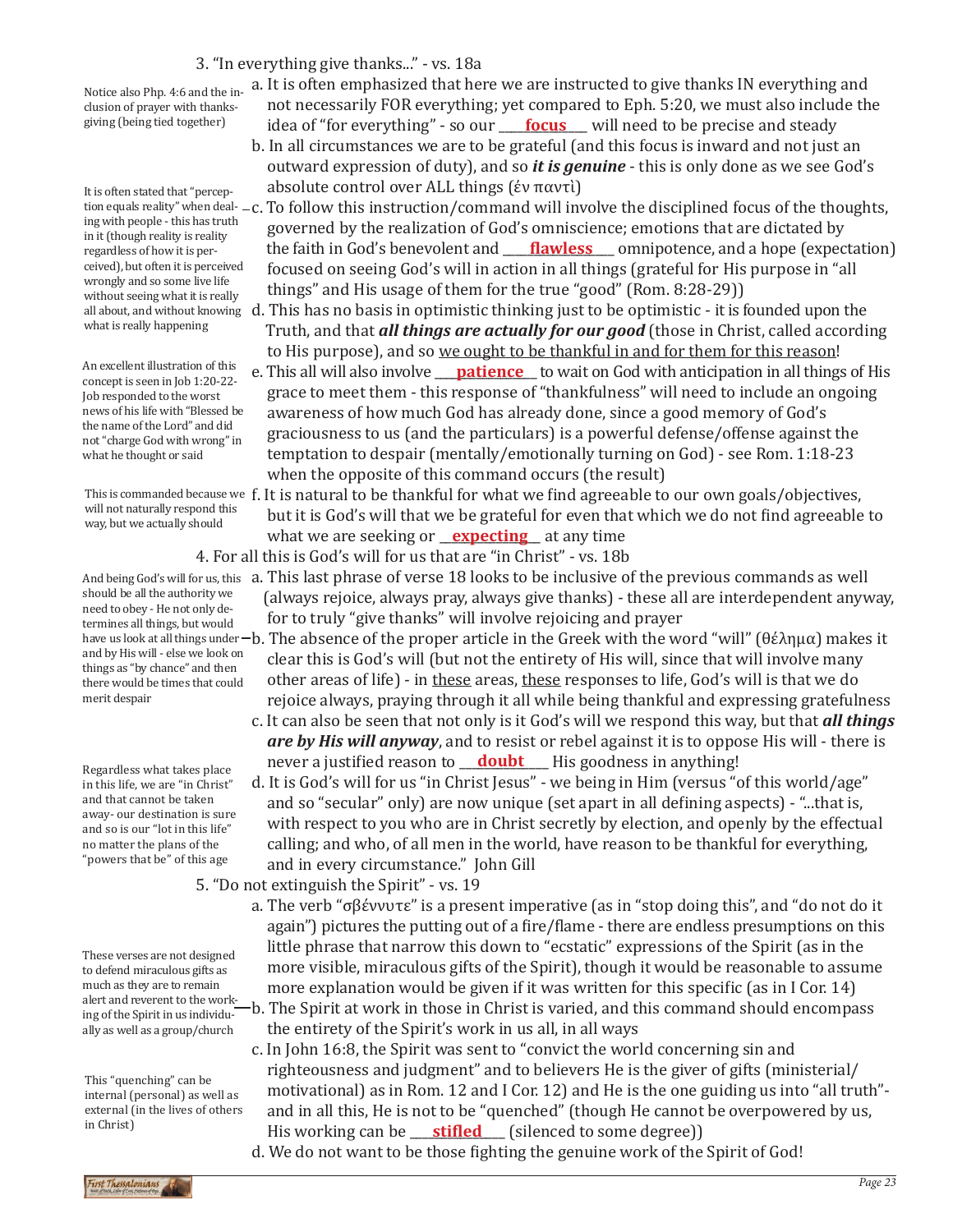in God and His word will often be discouraged by older believers who "know better" (simply by experience or a "dug-in" opinion), and who downplay the motivating, convicting work of the Spirit in the life of a younger believer, who is simply looking to take God at His word

In ourselves and in the lives of others this is a very wrong thing to do!

Again, there are many who<br>seek to limit this to only the miraculous gifts, but this is not narrowed to just that in this text - it most certainly can and does include the "forth-telling" of God's word as much as it does foretelling the future (which would also need to be from God)

What God tells us will often not be to our liking, and in our natural responses, we will look for a way to justify our disregard of it

an emphasis on two extremes - those that would have all that

claim to speak God's Word be accepted as instantly authentic and authoritative, and then those that are so weary of "heresies"and bad doctrine that they become untrusting of all outlets of God's Word being communicated and so place the bulk of their focus and trust on creeds, doctrinal statements, and traditions

The need to discern these differences is very importantfor we cannot calculate the detriment of holding-to what is wrong and what is missed when the "good" is discarded

There is a deliberate sense of urgency in not allowing what is "good" to go away (be let go) because the alternative is unacceptable

- For instance, true faith/trust e. Extinguishing the Spirit can come in the form of disqualifying His work (in a variety production). of ways, by our lack of support or denying it as His to begin with) either by the creation and emphasis on counterfeit works, or by so formalizing true Christianity into a formalism, that tradition and ritual become the sole "orthodoxy", and so boxing-in the downplay the motivating, con-<br>
Spirit to *our* <u>controllable</u> rules and structures
	- f. The Spirit's working can also be quenched by picking "favorites" as to given responsibilities, relying more on personal comfort (what we are naturally comfortable doing) versus reliance upon His gifting to do what He has given us to do (and where we have been placed to do it)
	- e. And, also, the Spirit can be "put out" when *we reason against faith and hope,* focusing on the impracticalities of what God's Word directs us to do/believe/think 6. "Do not treat with contempt prophetic utterances" - vs. 20
		- a. The word for "despise" is ἐξουθενεῖτε, and is a very strong word for disregarding, belittling, and so treating as of no value (or even as **\_\_\_\_\_\_\_\_\_\_\_\_\_\_\_\_\_\_\_\_\_\_\_**)
- seek to limit this to only the constraining, all the containing as seek to the constraint  $(e)$  with the construction of "...discourse" in a set to limit this to only the constraining "prophecies," Thayer's Greek lexicon na emanating from divine inspiration and declaring the purposes of God" - in the New Testament as well as in the Old Testament, it directly referred to those given direct revelation from God, with the purpose to communicate His Word and will to others
	- c. I Cor. 14 demonstrates the priority to be given to "prophesying" over that of "tongues" since it is what is designed to edify the Church - at its core, to "prophesy" is to say/ communicate what God has said - there is a tendency to react and warn that there were and still are many who say they speak for God and are not actually doing so - this is reigned-in in the following verses
	- d. So, generally speaking (and this a general statement), do not, in any way at any time **<u>belittle</u>** what God as truly said (even if He has communicated it to us in a way/ manner/method we do not like or think highly of) - compare this to I Thes. 4:8
	- e. It is possible also that some might have "despised" these messages from God because they preferred the more "glamorous" and miraculous works of God that seemed more dynamic 7. In all of this, "Test everything" (discerning the "good" from the "evil") - vs. 21-22
- We live in an era where there is a. Since there was to be an openness to the differing ways God would work in them, it was also understood that there would be those who claim to speak for God (or that they are speaking His Word), and yet are not - so this and "everything" needs to be tested as to its quality and content for rightness and wrongness
	- b. The word for "examine" is "δοκιμάζετε" clearly indicating a required scrutinizing (by comparing the thought/idea/teaching to the "light" (the true authority that reveals **<u>inconsistencies</u>**, which authority we have in the Bible)
	- c. Even if this is challenged and we are asked to consider "newly revealed revelations," we would still need to compare it to the Word of God as has already been given to us and validated, and to see its consistency with the Scriptures - if it is in harmony with it, then the Scripture is still the authority, and if in disagreement with the Bible, the teaching/insight is to be rejected
	- d. In our obligatory examinations of "everything," the goal is to separate it all into two categories; "good" and "evil" (and if there is question, when determining "evil," we are to abstain from "every form of evil" ("form" being εἴδους, meaning not only what looks to be evil but even every "**kind** " (type) of evil, for it comes in a variety of "flavors" to appeal to all ideas and persuasions)
	- e. The responsibility given is to reveal what is "good" (as God's Word defines it, so we must have the objective to come to know what this is), and once confirming it (it passes the test), we "hold fast" (embrace) it (literally, to detain/retain it) - this concept is repulsive/offensive to an age that embraces the idea of "no absolutes" and so sees the determination of anything into the category of "good and evil" as to be considered judgmental, discriminatory, intolerant and too narrow minded - see also I John 4:1-6
	- f. The word for "good" in the Greek has the proper article, so it is not just"good" it is ''the good" (it is definitive), and is to be "held on to" and accumulated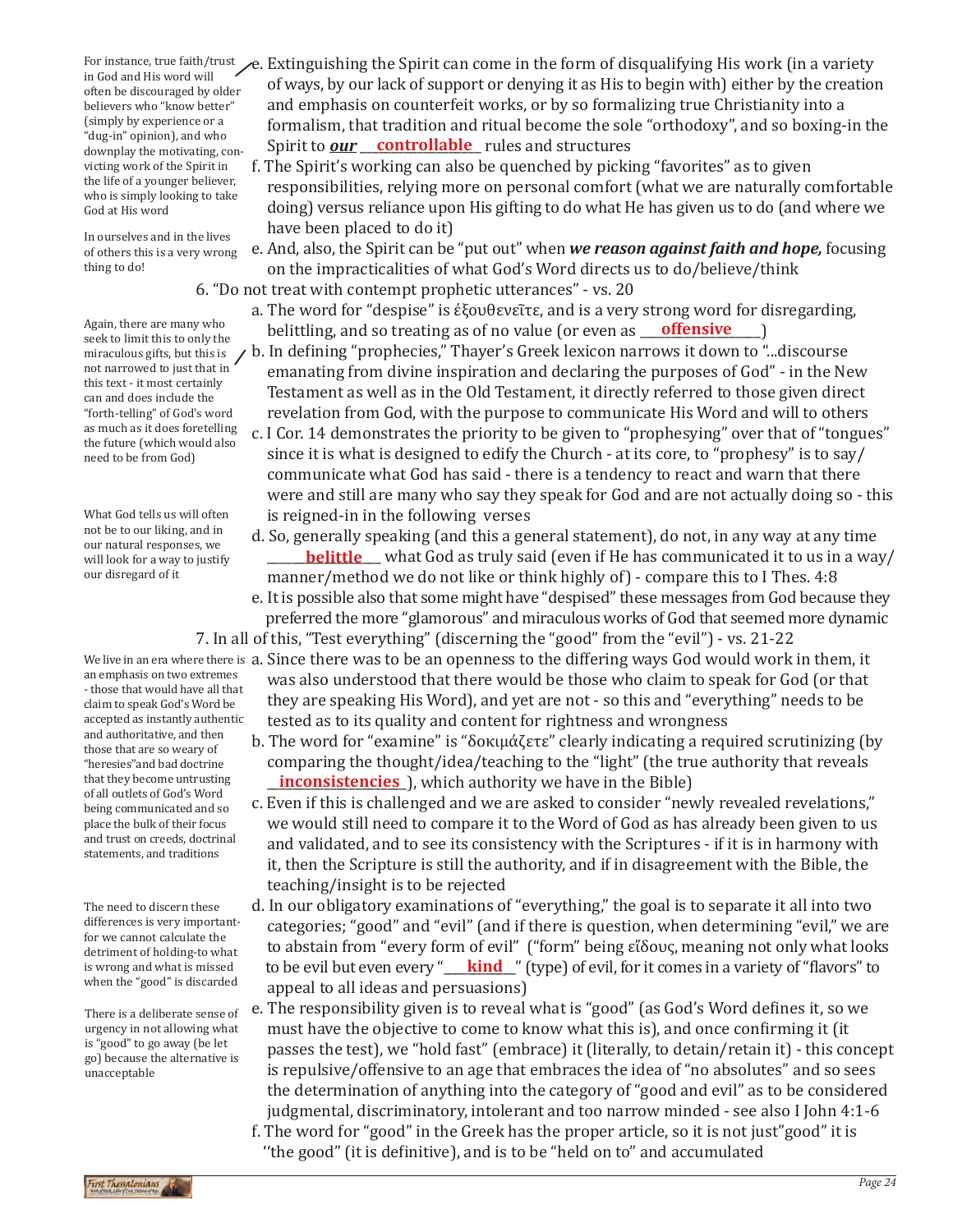One of the carnal "draws" to evil is its variety of offerings and venues - "good" is made to look unappealing because of its apparent lack of much variety

The "testing standard" (tool) must be truly good, else if we use the wrong standard we will conclude good as evil and evil good (as in Isa. 5:20)

- g. It is interesting to consider that "good" is described as singular ("the good") while evil is described as being as it were, plural (there is only one true good, but evil has multiple (seemingly endless) variations and <u>\_\_\_\_\_\_\_\_\_\_\_\_\_\_\_\_</u>\_\_\_\_\_\_\_\_\_\_\_\_\_\_\_\_\_\_\_
- h. The term for "abstain" is the same as used in I Thes. 4:4 "abstaining from sexual immorality", holding one's self away from, avoiding it altogether, so keeping your distance - this is an active discipline that is the result of first scrutinizing everything (examining because it is realized that the appearance of "good" may be deceitful, so

even it needs to be tested, since evil is often <u>disguised</u> as good) E. The prayer to the "God of peace" as the means to complete sanctification - vs. 23-24

- 1. With such preceding commands, Paul now appeals to God for what must happen vs. 23
	- a. "The apostle follows his exhortations with prayer to God, knowing the weakness and impotency of the saints to receive them, and act according to them, and his own insufficiency to impress their minds with them; and that unless the Lord opened their ears to discipline, and sealed instruction to them, they would be useless and in vain..."
	- b. It must first be realized to whom this prayer is directed, the "God of peace," He being first of all, the singular picture of true harmony in the universe (being the "three in one" and so at perfect peace), and in so being, He is also the singular source of genuine "tranquility" and a calmness of soul that is \_\_\_\_\_\_\_\_\_\_\_\_\_\_\_\_\_\_\_ **permanent**
	- c. This phrase in Greek demonstrates the emphasis and flow of thought "Αὐτὸς δὲ ὁ Θεὸς τῆς εἰρήνης ἁγιάσαι ὑμᾶς ὁλοτελεῖς" (literally, "**Himself**, now the God of the peace, sanctify/consecrate you completely") - God Himself (as emphasized clearly the One doing/fulfilling this) - there is not a dread that the end might not be a good one (at least for those who truly are in Christ and looking to Him for His work to be done in them by Him) - compare to Php. 2:12-16
	- d. There was **example 2** peace to be had since the work of sanctification would be on God and not on the Thessalonian Christians (as is the same for us)
	- e. This sanctifying (set-apartness for God's purposes, and set apart morally, ethically (and so behaviorally) from the rest of the world/age) work (here, the prayer/wish for it directed toward God), was that it be "ὁλοτελεῖς" (from two words meaning the "whole" and "end/goal") and so completely to its *full purpose*
	- f. Building by reiterating the thought another way, he continues by encompassing the "**whole** person" pointing out each part (spirit, the non-material part of us that is the core of the "inner man", the "soul" which is our "livingness", our personality, character and emotional characteristics, all packaged in the "body", the material part of us that interfaces with this world)
	- g. So each part that makes up the whole of us is included in this wish/prayer to God, that it *all* be qualified as "blameless" (actually, "preserved" as such) until the Lord's return if ever a text stressed the security of the believer in Christ, it is this one (realizing the focus for consistency and blamelessness is not on self but on God Himself, and that being lasting ("kept") also by Him)
	- h. Once more, including the Lord's return, Paul makes it a desirable event to anticipate, since, being preserved blameless, there is no dread of seeing Him, but only the thrill of <u>reaching</u> the end of this sanctifying work (by His grace)!

2. He who has called you is faithful - vs. 24

It is unquestionable that we —a. This verse is pivotal, not just in the end of this epistle, but in the area of<br>are to etgive to ebouglithe

- "sanctification" altogether in light of the numerous commands throughout Scripture, it can become apparent that we could never live up to them all, and none completely something else would be needed
- b. It is a guarantee that those in Christ will be preserved blameless by His faithfulness even our faithfulness finds its source/enablement in His - see Php. 1:6; I Cor. 1:4-9
- c. This is core to the point in Eph. 2:1-10, revealing that not only are we "saved" by God's grace, but being His "workmanship created in Christ Jesus," we will also see the result of "good works" by His grace - such were prepared ahead of time to be our "walk"
- d. He who calls us to do what must be done is also faithful, trustworthy, reliable

John Gill

And this peace is not simple a feeling, but a state of being, grounded in what we have been given and who we are in Christ

This directs the focus of this prayer toward God, not just as the hearer, but as the doer

This is an essential truth to grasp, else our focus fixes on ourselves for faithfulness in \_ all this and not on God, Who alone is completely faithful

This "making holy" work of God was not expected to be partial but thorough (the entirety of the person)

Though there is debate on whether this is also intended / to describe us as made up of three parts, it can be seen as the soul being the part of us that receives its input from the spiritual and physical realms, and whichever is strongest (spirit or body) controls us

Knowing how that this is done by God, we do not fear the word "blameless" since this is won for us by Christ, and once applied, is preserved by God in our entire being (nothing left out to be blamed... even the body!)

are to strive to obey all the commands of God, but the assurance of genuine growth/ maturity and the needed outcome of our lives was never meant to depend on us (true Christians) - for there will be those who do not grow (but decline) demonstrating who/ what they actually are